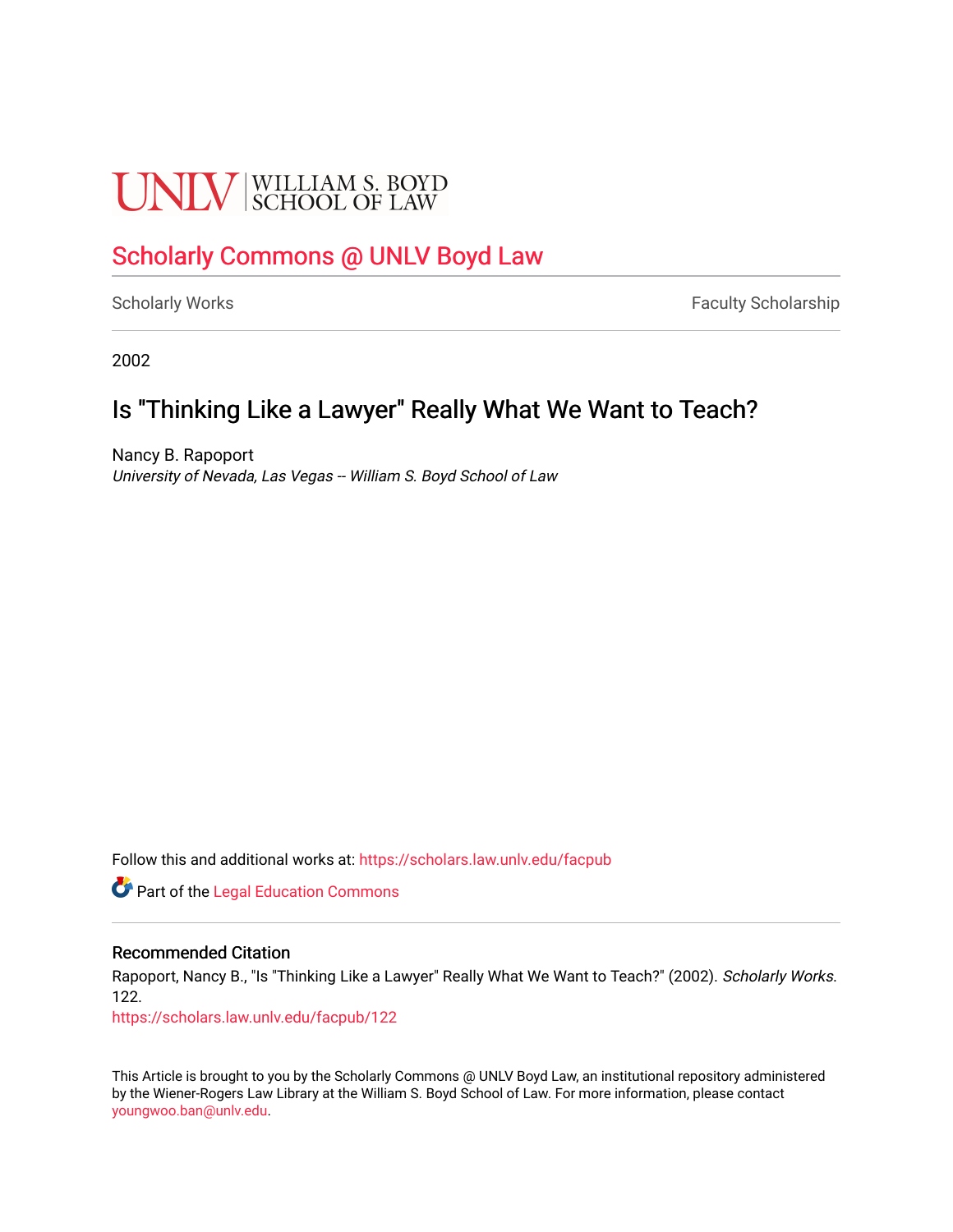# **Is "Thinking Like a Lawyer" Really What We Want to Teach?**

**Nancy B. Rapoport<sup>1</sup>**

"*You come in here with a head full of mush and you leave thinking like a lawyer.*"<sup>2</sup> Every law professor, and almost every law student,<sup>3</sup> is familiar with this quote from the movie *The Paper Chase*. Whenever law faculties are asked what it is that they intend to pass on to their students, the phrase "thinking like a lawyer" is the first thing that they say.4 Often, that is the *only* thing that they

<sup>1. ©</sup> Nancy B. Rapoport 2002. All rights reserved. Nancy Rapoport is Dean and Professor of Law, University of Houston Law Center. Special thanks for this paper go to H.C. Chang, Alison Chien, and Harriet Richman, for their wonderful research, and to Seth Chandler, Susan Evangelist, Debbie Hirsch, Alex Kopatic, Peter Linzer, Michael Olivas, Greg Robertson, Morris and Shirley Rapoport, Peter Shaw, Ben Turin, Jeff Van Niel, and Bob Wimpelberg, as well as to the participants in ALWD's outstanding conference, *Erasing Lines: Integrating the Law School Curriculum,* held at the University of Minnesota from July 26-28, 2001. Although it was mighty intimidating to present a paper at a conference for those whose *scholarship* is in legal writing, it was also exhilarating, and I'm also extremely grateful to my co-panelists—Scott Bice, Christine Coughlin, Molly Lien, Sandy Patrick, Arnold Siegel, and Deborah Schmedemann and to the audience for giving me such good food for thought.

<sup>2.</sup> *The Paper Chase* (Twentieth Century Fox 1973) (motion picture).

<sup>3.</sup> As the years go by, however, fewer law students seem to have seen the movie. Peter Linzer has pointed out to me (in an e-mail that included comments on an earlier draft) that the movie itself, having hit the screens in 1973, is older than most of our students. E-mail from Peter Linzer, Prof., U. Houston L. Ctr., to Nancy Rapoport, Dean & Prof., U. Houston L. Ctr., *Thinking Like a Lawyer* (June 21, 2001) (copy on file with author).

<sup>4.</sup> Professor Linzer has this to say about "thinking like a lawyer":

I have a general thought on "thinking like a lawyer." I think it is valuable to teach precision, but there is always a danger in focusing too much on narrow definitions of holding and dictum, etc., and ignoring the fact that thinking like a lawyer really should involve a paradox: it is essential to be able to marshal facts and law, make distinctions and avoid distractions from irrelevancies; but it is also essential to realize that many of those distractions are real. I found a tabloid in which a "columnist" called for killing the lawyers for Timothy McVeigh, and while this is obviously despicable, manipulative and stupid, it also was also pandering to a visceral feeling in the lower class reading public that is real. Merely to dismiss it as irrelevant and pandering is to miss part of the issue, the emotional side of the defense of an obviously guilty defendant with respect to the public, and, even more, the emotional impact on the defense lawyers. If we just teach that we need lawyers who do not set themselves up as the judges of defendants, etc., etc., we don't really teach enough, and if we train our law students to reject the irrational side of life, we put out lawyers who can't fully deal with life. And who may well burn out at 50, as so many lawyers do.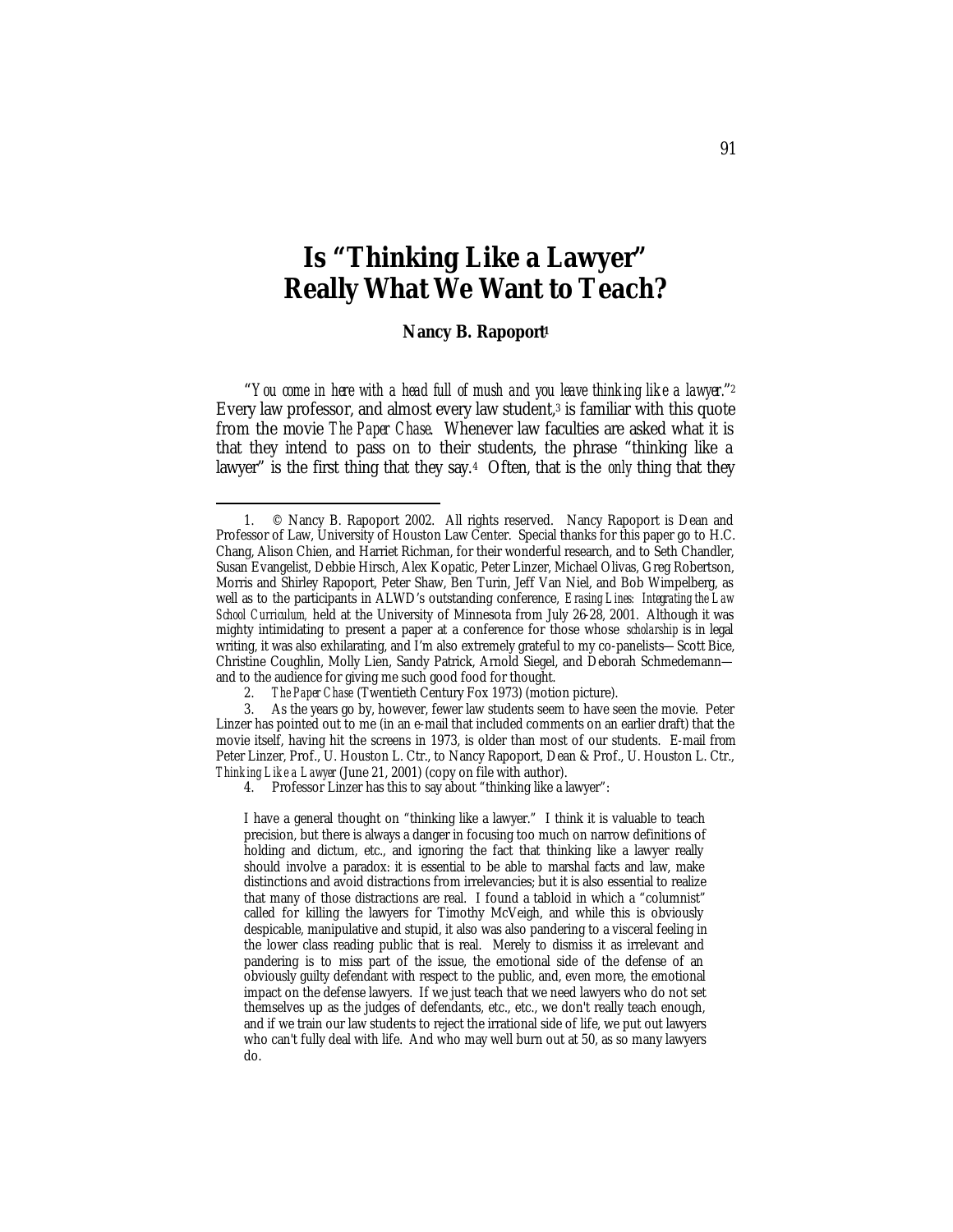say about legal pedagogy. From the conversations that I have had with other law professors, the theory seems to be that legal rules come and go, but that the process of dissecting legal arguments, analyzing the available rules, and constructing cogent statements about what the law is (or should be) stays constant.

Why are we so fixated on the "thinking" process, rather than the "doing" process? No one expects a doctor to "think" like a doctor when she leaves medical school. We expect her to *be* a doctor.<sup>5</sup> The same is true of those who

From the little that I know about medical education (for the successful practice of the profession of medicine), my impression is that the ultimate goal of the training is to teach individuals to "think like doctors." Viewing the totality of both educational experiences will show that they both place primary focus on "thinking like a (fill in [the] blank), place secondary focus on memorization of the basic principles/rules of the profession, and place tertiary emphasis on the other skills that are necessary for successful practice of the profession.

E-mail from Ben Turin, Atty., Vinson & Elkins L.L.P., to Nancy Rapoport, Dean & Prof., U. Houston L. Ctr., *Thinking Like a Lawyer* (July 19, 2001) (copy on file with author) [hereinafter Email, Turin I]. Turin goes on to suggest that the more elite the school, the more the emphasis is on "thinking," rather than on "doing," and that the way to separate the more elite professions from the more trade-oriented jobs is by determining what proportion of the job is spent in communication, problem-solving, and repetitive/mechanical activities. The more brainwork used, the more elite the profession. *Id*. Perhaps

[t]he differences in how the professions are taught are due more to the different natures of the practices, not [the] differences in educational goals. It is easier to bring the practice of medicine to the medical school[ ] than it is to bring the practice of law to the law school. In medicine it is possible for students to obtain exposure to the broad spectrum of medical problems and procedures in a teaching environment. In law, however, the legal exposure in the law school is limited to those areas of law that cater to the indigent (the typical clients of a law school clinic). This natural restriction prevents most students from learning that which they will practice inside the four walls of the law school. In place of intensive clinical exposure in law school, most law students obtain the hands-on piece of their education informally through employment outside the law school.

E-mail from Ben Turin to Nancy Rapoport, *Thinking Like a Lawyer* (Sept. 17, 2001) (copy on file with author) [hereinafter E-mail, Turin II]. Most of the time, that "outside school" handson training is both well conceived and well executed. But what if it isn't? What if the law students are learning bad habits? We know that some law students are "learning" bad ethics from some lawyers in practice. *See* Lawrence K. Hellman, *The Effects of Law Office Work on the Formation of Law Students' Professional Values: Observation, Explanation, Optimization,* 4 Geo. J. Leg.

*Id.* The recent movement advocating therapeutic (or holistic) jurisprudence also emphasizes the need to deal with the irrational as well as the rational. *See e.g.* Laura E. Little, *Negotiating the Tangle of Law and Emotion*, 86 Cornell L. Rev. 974, 977 (2001); Marjorie A. Silver, *Love, Hate, and Other Emotional Interference in the Lawyer/Client Relationship*, 6 Clin. L. Rev. 259, 259-60 (1999); Kenneth A. Sprang, *Holistic Jurisprudence: Law Shaped by People of Faith*, 74 St. John's L. Rev. 753, 768-71 (2000).

<sup>5.</sup> Several of my colleagues disagree with me when it comes to the "thinking like a doctor" argument. Ben Turin, an attorney with Vinson & Elkins L.L.P., suggests that thinking like a doctor—and thinking like a lawyer—both involve the same skills: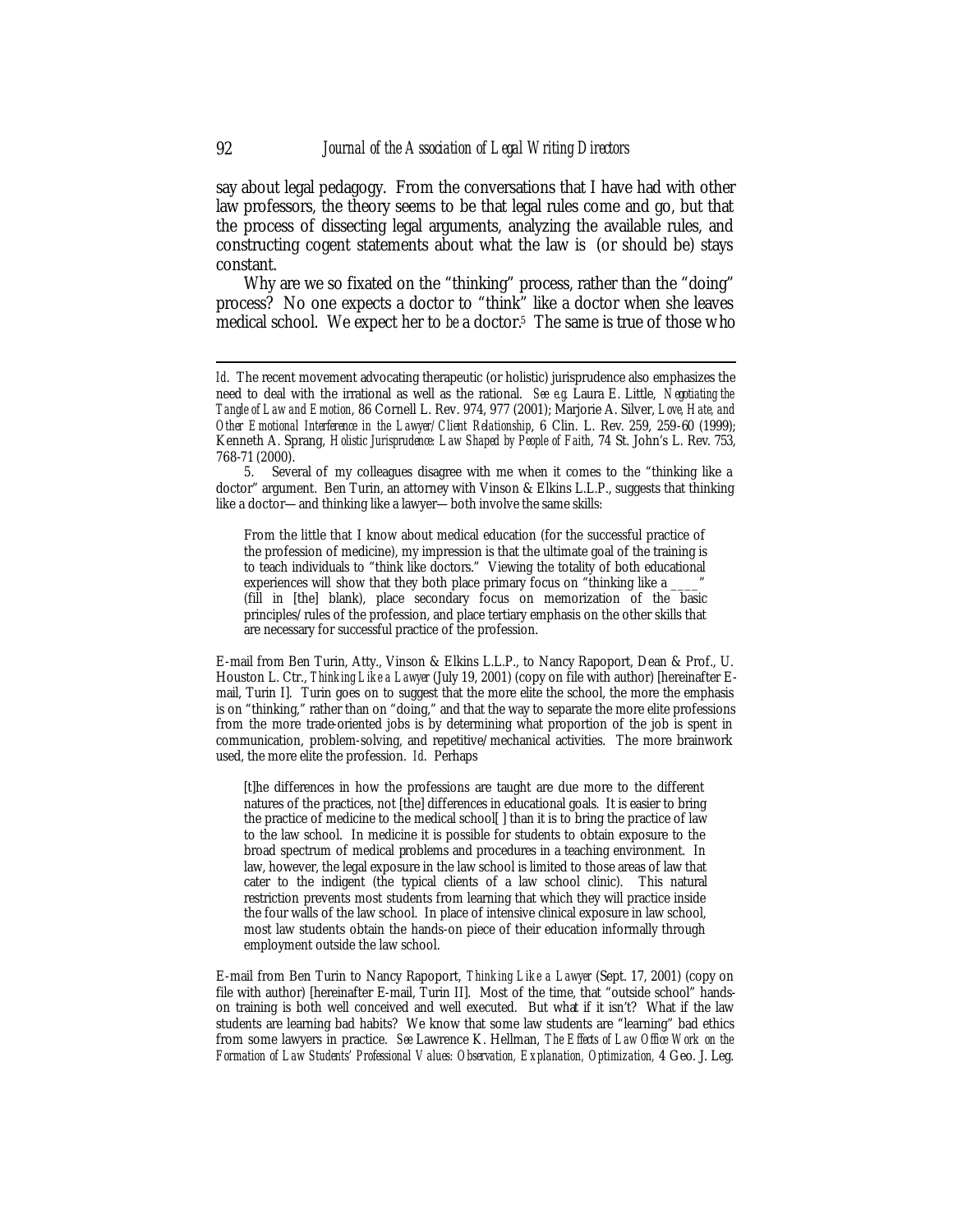have been trained as engineers, research scientists, car mechanics, and air traffic controllers. When they complete their training, they have been exposed to the requisite skills<sup> $6$ </sup> needed in their careers. (They won't be as good as their more experienced colleagues, but they *will* have the rudimentary skills that they need.) Every profession depends on the use of inductive and deductive reasoning, but it also depends on the person's ability to *do something* after reasoning out what the problem is. Even the most abstract philosopher "does" something in addition to "thinking": he publishes his thoughts and tentative conclusions in a way that furthers the discourse of philosophy.

#### *What Does "Thinking Like a Lawyer" Mean?*

Part of the problem may be that we don't agree on the definition. Is "thinking like a lawyer" shorthand for analyzing cases and statutes (applying both inductive and deductive reasoning and criticizing faulty reasoning), and communicating the analysis coherently? Is it shorthand for extrapolating principles of law from bits and pieces of authority (cases that are on-point or nearly so; analogous areas of law; law review articles)?

At the ALWD conference, Dean Scott Bice took issue with my thesis that "thinking like a lawyer" leaves out important skills that we want our graduates to have.7 He suggested, instead, that the very definition of "thinking like a lawyer" includes:

the interpretation and use of legal materials (cases, statutes, administrative orders, private contracts, etc.) to serve clients' interests. Sometimes serving those interests involves using legal knowledge for counseling, sometimes for negotiation, sometimes for lobbying for a change in a relevant statute, sometimes for litigation. Moreover, in certain fora (an appellate court or a legislative body), "thinking like a lawyer" requires normative arguments, which involve considerations

Ethics 537 (1991). If lawyers might teach bad ethics, they might also teach bad mergers and acquisitions work, bad brief writing, etc.

Turin is not alone in linking, and then distinguishing, the medical profession and the legal profession. *See e.g.* Bryant G. Garth & Joanne Martin, *Law Schools and the Construction of Competence*, 43 J. Leg. Educ. 469, 503-05 (1993); Elizabeth Mertz et al., *What Difference Does Difference Make? The Challenge for Legal Education*, 48 J. Leg. Educ. 1, 18 n. 57 (1998). I guess the phrase, "thinking like a lawyer," sticks in my craw because it assumes that analytical thinking is the sole province of lawyers—that everyone else thinks with less skill. But, then, I have always been accused of being anti-elitist. So sue me. (Or, better yet, just *think* of suing me.)

<sup>6.</sup> And, presumably, they have acquired some of those skills.

<sup>7.</sup> Dean Bice raised some factual questions—"do law schools believe that training students to 'think like lawyers' is their sole mission [and] do they define 'thinking like lawyers' rather narrowly, as Dean Rapoport seems to do, or do they adopt a broader definition, including some of the items she excludes?"—and some normative ones, such as whether all law schools should have the same mission or the same curriculum. Scott H. Bice, *Good Vision, Overstated Criticism,* 1 J. ALWD 109, 109-10 (2002). These are great questions.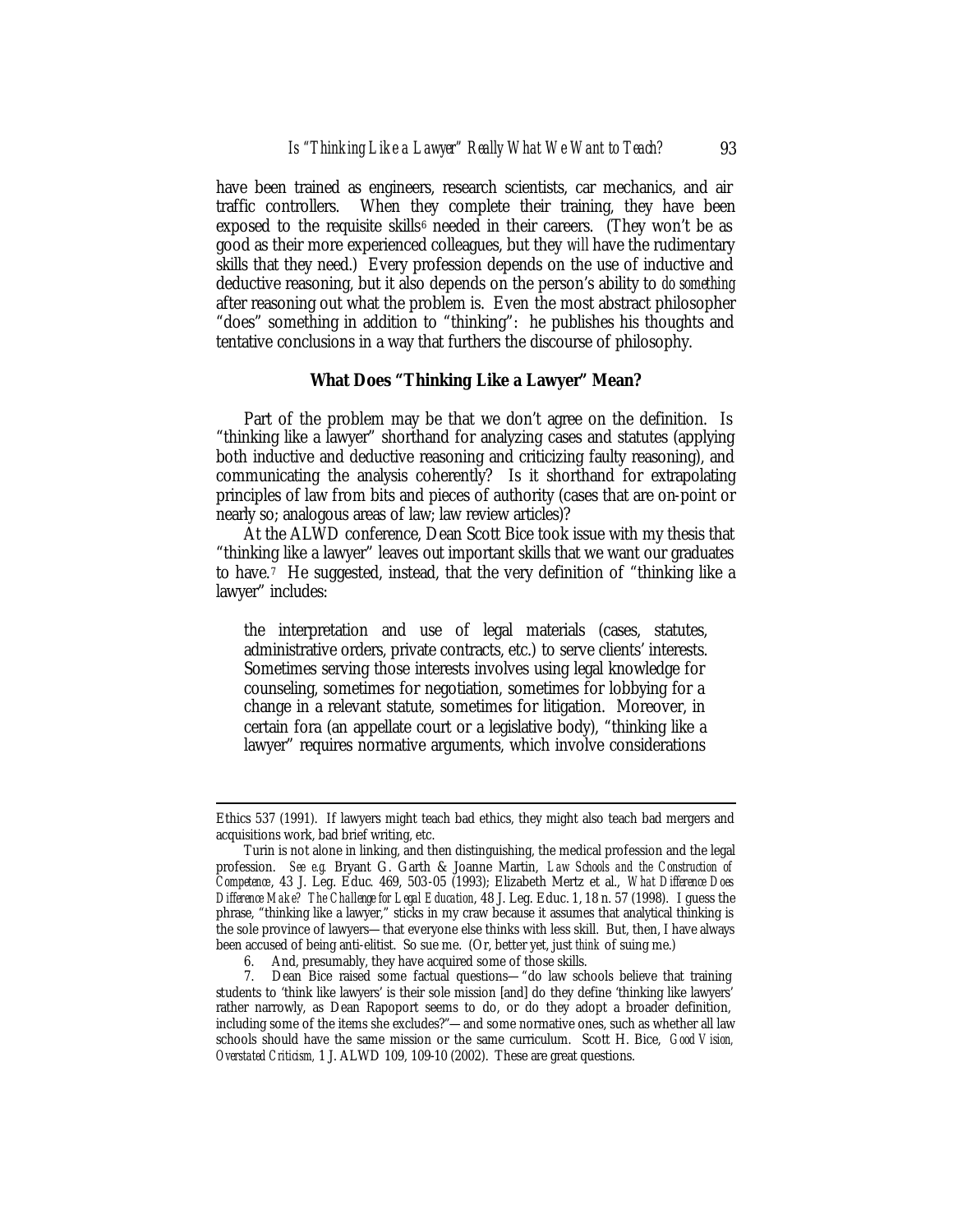of such values as efficiency, corrective justice, and wealth distribution.<sup>8</sup>

All of these skills are essential to the development of a lawyer. But they still focus on the "thinking" part, rather than on the transition from "thinking" to "doing" to "being." And Dean Bice acknowledges that the "doing" is also a crucial part of legal education. $9$  All of the developments in clinical education, problem-oriented classes, and role-playing are both necessary and welcome innovations.<sup>10</sup>

But those developments are also very expensive, which may be why law schools limit their more practical offerings. Clinics require a low studentfaculty ratio, and low student-faculty ratios in one course will mean higher student-faculty ratios in others, unless the size of law faculties increases dramatically. Moreover, all of these innovations are limited to the students who attend the courses that use them.<sup>11</sup> Not every law student takes a clinical course. Not every faculty member uses the "problem method" or roleplaying. I'm not saying that every faculty member *should:* what a faculty member chooses to use to cover the material is a highly individual choice,

 $\overline{a}$ 

Even if most legal educators would adopt a broader definition of "thinking like a lawyer"—one that involves a lot of "doing" through classroom hypotheticals—I doubt that they would say that this is the law school's sole mission. They would agree, as Dean Rapoport urges, that the schools have a responsibility to train students to "do" law. And, again, the curricula evidence law schools' acknowledgement of this responsibility. . . . The proliferation of clinical courses, both simulated and those involving live clients, has been remarkable. . . . Further, the relevance of other disciplines is widely recognized. Thus, courses in subjects such as accounting for lawyers, social science methodology in law, and a string of "law and . . ." offerings are common.

*Id.* at 111. And Dean Bice goes on to point out that many law students work during law school, which gives them additional exposure to "doing." *Id*. *See also* Judith Wegner, *The Changing of Course Study: Sequential Reflections* , 73 N.C. L. Rev. 725, 735-739 (1995)*.*

11. And many of these courses are litigation-oriented, rather than transaction-oriented. We need to teach both sets of skills to all of our students.

<sup>8.</sup> *Id.* at 110.

<sup>9.</sup> Dean Bice further states:

<sup>10.</sup> Both the Society of Law Teachers (SALT) and the Association of American Law Schools (AALS) have encouraged new and experienced teachers to experiment with new ways of reaching their students. I'm sure that every school has made significant advances in the types of courses that it offers and the ways that it reaches out to students with different learning styles. I applaud that. But there's a world of difference between having an individual professor try something innovative and having the law school itself decide to be innovative. I want to see more law schools try new things: courses like Stanford's "deals" course or Northwestern's outreach to students with "real-world" experience. *See e.g.* Orin S. Kerr, *The Decline Of The Socratic Method At Harvard,* 78 Neb. L. Rev. 113 (1999); Paul Bateman, *Toward Diversity In Teaching Methods In Law Schools: Five Suggestions From The Back Row,* 17 Quinnipiac L. Rev. 397 (1997); Steven I. Friedland, *How We Teach: A Survey Of Teaching Techniques In American Law Schools,* 20 Seattle U. L. Rev. 1 (1996). I want to see an active, thriving curriculum committee at all schools—one that constantly asks what could be improved in the school's curriculum.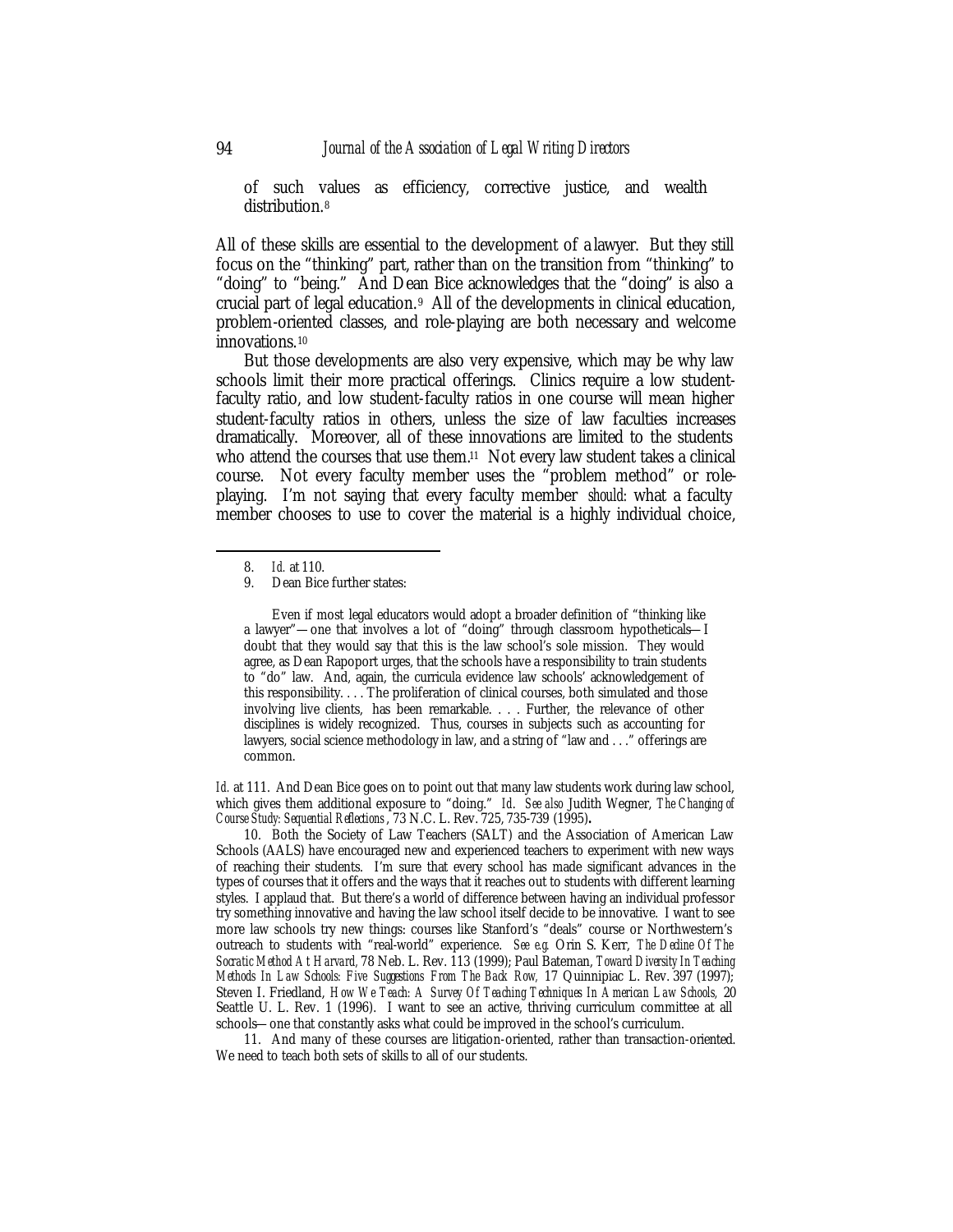protected by the concept of academic freedom. But law schools could do much more to aid the transition from theory only to theory with applied skills. Helping law students apply a newly learned theory is more likely to help them better understand the theory.<sup>12</sup> If we say that we want our students to learn to think critically, we should give them a more varied menu of ways to learn how to do that.

Yet it seems to be hard-wired in most law faculties that there is something special about thinking like a lawyer—that the critical thinking involved in legal analysis is different in kind from that used in other fields. Is that because law changes faster than does, say, physics or economics? That *can't* be true. Scientific studies that change the way we think about the world happen all the time, from the discovery of quarks to the beginnings of a "theory of everything" that would reconcile the competing theories of quantum mechanics and relativity.13 The field of economics is using more mathematics than it has in the past. <sup>14</sup> In every discipline, old ways of thinking about the discipline are abandoned, regularly replaced with new ones. In that respect, there is nothing special about the law.<sup>15</sup>

#### *Why Do We Emphasize "Thinking Like a Lawyer" in the First Place?*

I'm sure the case method of law teaching has something to do with the emphasis on thinking like a lawyer. When the case method first came into vogue, the only way to learn the law—other than by following around practicing lawyers—was to reason it out by seeing what various courts had done with particular fact patterns.16 Remember, though, that around the same

<sup>12.</sup> *See generally* J. Greeno, A. Collins & L. Resnick, *Cognition and Learning,* in *Handbook of Educational Psychology* 15-46 (D. Berliner & R. Calfee eds., 1996); *Problem-Based Learning: A Research Perspective On Learning Interactions* (Dorothy H. Evenson & Cindy H. Hmelo eds., Lawrence Erlbaum Assoc. Inc. 2000). I found these sources thanks to my colleague at the University of Houston College of Education, Dean Robert Wimpelberg. *See* e-mail from Robert Wimpelberg, Dean, U. Houston College Educ., to Nancy Rapoport, Dean & Prof., U. Houston L. Ctr., *Sources* (Sept. 20, 2001) (on file with author).

<sup>13.</sup> *See* Brian Greene, *The Elegant Universe: Superstrings, Hidden Dimensions, and the Quest for the Ultimate Theory* 15-17 (Vintage Books 2000).

<sup>14.</sup> *See* Sheila C. Dow, Presentation, *The Use of Mathematics in Economics* (ESRC Public Understanding of Mathematics Seminar, U. Birmingham, May 21-22, 1999) in Shelia C. Dow, *The Use of Mathematics in Economics* <http://www.ioe.ac.uk/esrcmaths/sheila1.html> (May 21-22, 1999).

<sup>15.</sup> Everyone is talking these days about new fields of law, such as cyberlaw or the law regulating cloning. And these fields do require serious thinking about whether older legal principles apply, or whether entirely new legal theories must be invented. But how is that different from new discoveries in any other field? *See e.g. Kirke La Shelle Co. v. Paul Armstrong Co.*, 188 N.E. 163, 165-67 (N.Y. 1933) (discussing how traditional contract law applies to contracts involving the "back-then" new invention of "talkies").

<sup>16.</sup> Before Harvard Law School introduced the case method, via Christopher Columbus Langdell's vision, lawyers-to-be apprenticed with experienced lawyers, and they learned blackletter law by copying treatises over in their own handwriting. *See* Stephen M. Johnson, *www.lawschool.edu: Legal Education in the Digital Age,* 2000 Wis. L. Rev. 85, 86-89.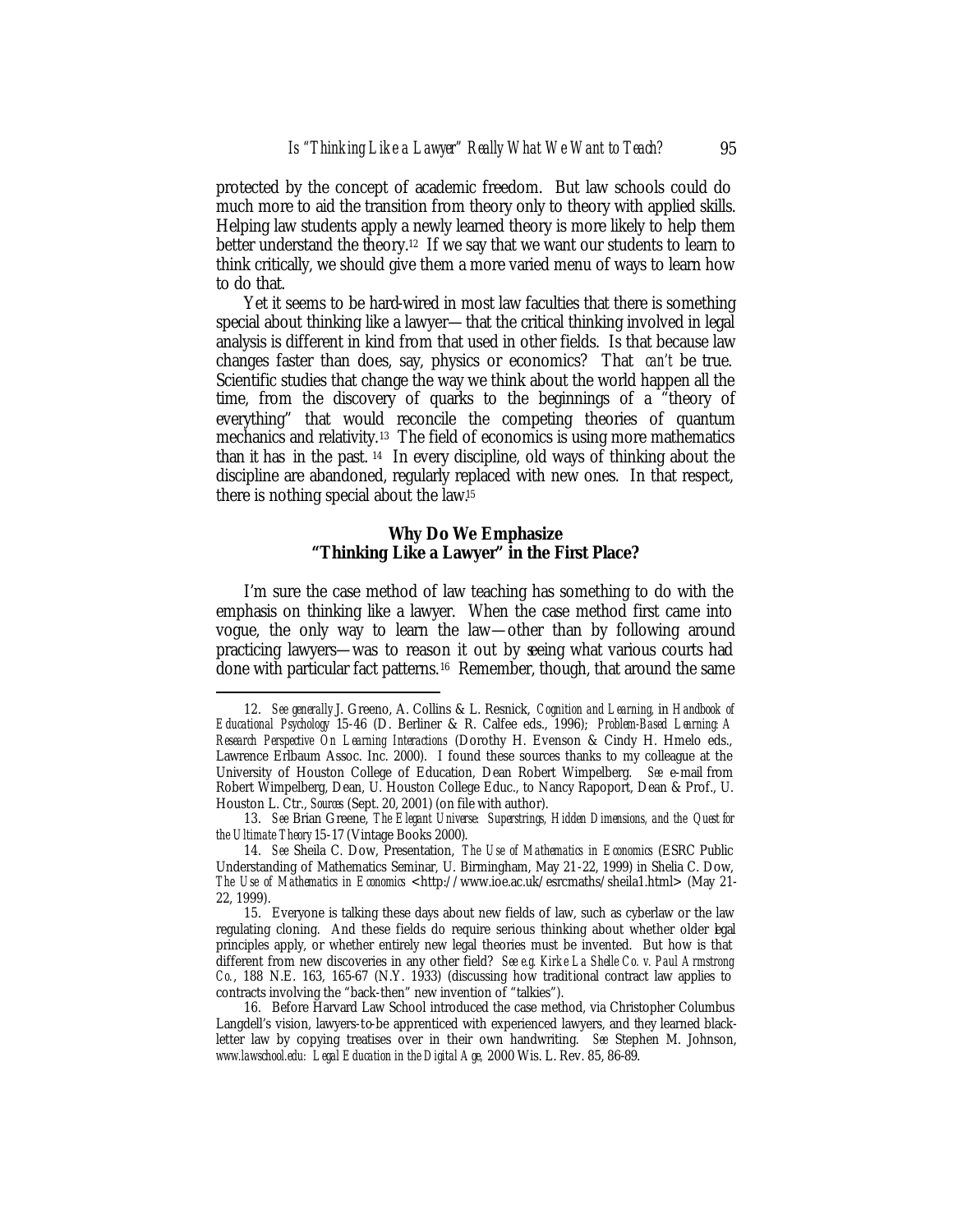time that the case method came into vogue, the golden age of scientific discovery was flourishing in a variety of disciplines.17 In fact, Langdell deemed the law library to be the laboratory of law students.18 What the law students of that time were doing was much the same as what mathematics students were doing, or chemistry students, or even philosophy students. Inductive and deductive reasoning is not the sole province of law students, and it never has been.

Perhaps the focus on thinking like a lawyer comes from the composition of most law faculties. A significant majority of law professors has fewer than five years of practice experience.19 When I was trying to break into law teaching, back in 1991, I had about five years of practice experience under my belt, and I was nervous that law faculties would think that I had been in practice "too long." I had heard stories about how law faculties worried that too many years of practice "ruined" the minds of budding law professors. If many of those in law teaching have had fewer than five years of practice experience, then they aren't likely to value practice experience that much.<sup>20</sup>

19. *See* Robert J. Borthwick & Jordan R. Schau, *Gatekeepers of the Profession: An Empirical Profile of the Nation's Law Professors*, 25 U. Mich. J.L. Reform 191, 217-219 (1991) (concluding that although nearly eighty-percent of professors in the sample had an average practice experience of 4.3 years, only one-quarter of the sampled professors had more than five years of practice experience). In their groundbreaking research in sex and race issues in law faculty hiring, Professors Deborah Merritt and Barbara Reskin found the following factors to be most important in hiring decisions:

In addition to isolating the effects of sex and race on law school hiring, our analyses illuminated the role of academic achievement and work experience. Law faculties responded to many paper credentials in a predictable manner. Graduation from prestigious undergraduate and law schools, membership and editorship on the main law review, experience as a federal court of appeals or United States Supreme Court clerk, and possession of a master's or doctoral degree in a field other than law all helped candidates secure appointments at more prestigious law schools. Some of these variables also fostered initial appointments at higher ranks or more desirable teaching assignments. Together, these eight variables accounted for almost three quarters of the variance in institutional prestige explained by our analysis.

Deborah Jones Merritt & Barbara F. Reskin, *Sex, Race, And Credentials: The Truth About Affirmative Action In Law Faculty Hiring,* 97 Colum. L. Rev. 199, 275-76 (1997).

20. Although a lot of lawyers struggle with cutting-edge legal theories in their work, they are unlikely to publish their thoughts in the types of journals that law professors read, thus contributing to the false assumption that legal practice is mostly scrivener's work or bombast.

<sup>17.</sup> *See* Peter Linzer, *Rough Justice: A Theory of Restitution and Reliance, Contracts and Torts*, 2001 Wis. L. Rev. 695, 702. The "traditional" method of teaching law school, with large courses and a single examination at the end of the course, is a very inexpensive way to teach students: no labs (except for the library), no research assistants, and no graders. *See* e-mail, *supra* n. 3.

<sup>18.</sup> This original view of the library as laboratory has both good points and bad points. Certainly, the cost of educating law students is less than the cost of educating Ph.D. candidates. The ratio of student to teacher is higher in law schools, the one-on-one attention is less, and law schools generally invest more in books (and now, online materials) than they do in expensive lab equipment or high-powered, number-crunching computers. As we move towards more experiences that involve low student to faculty ratios—*e.g*., clinics and practica the assumption that legal education is less expensive than Ph.D. education starts to fall apart.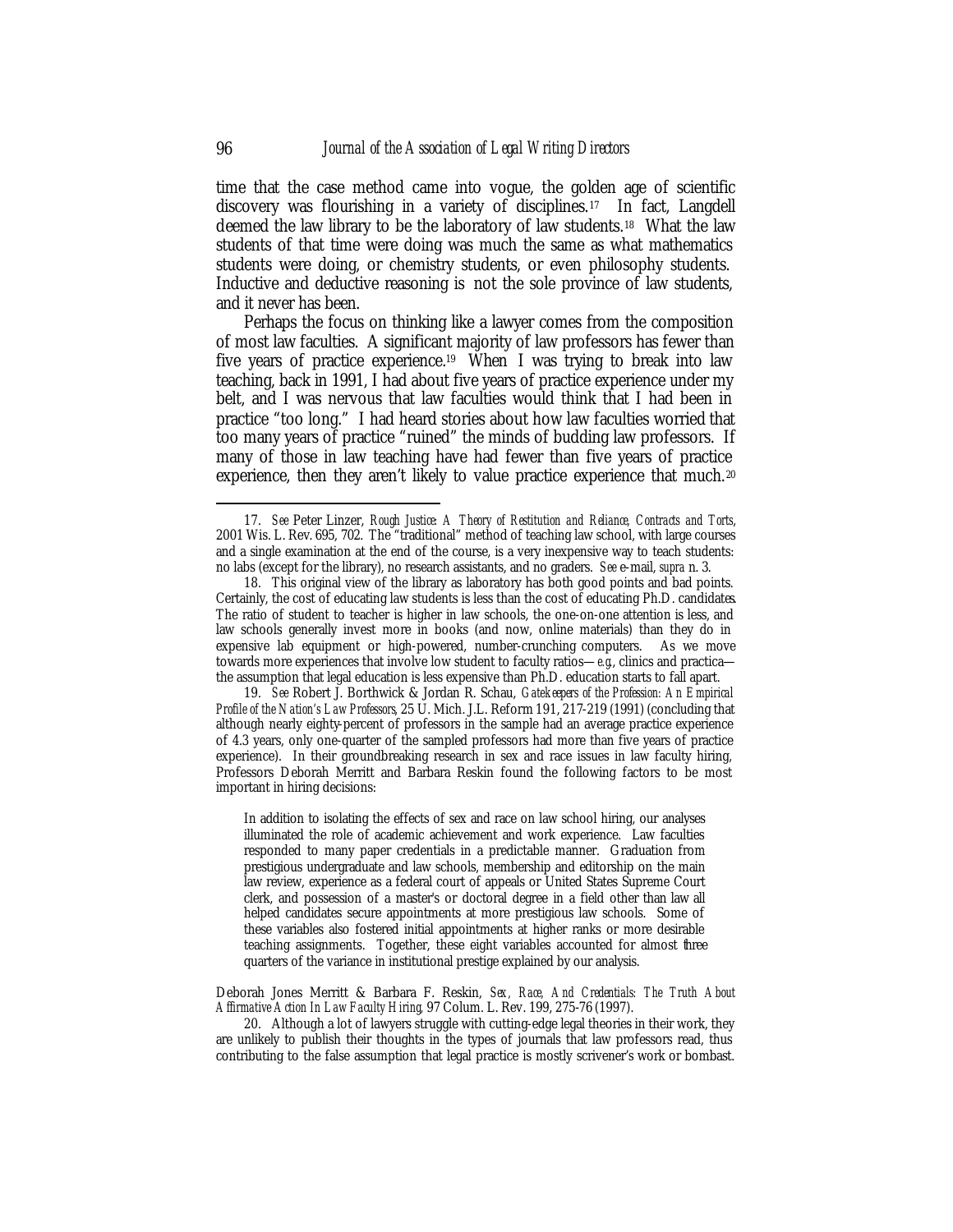Instead, they are going to value those credentials that most resemble theirs, or those of faculties at the elite schools, on the theory that academic credentials are better predictors of law-professor behavior than are practice credentials.

## *How Do We Measure the Ability to "Think Like a Lawyer" and Does that Measurement Do the Trick?*

In most schools, law students receive grades, <sup>21</sup> and these grades purport to distinguish those who are good at "thinking like a lawyer" from those who are not. If grades were, in fact, good predictors of writing ability and analytical ability, then perhaps this preference for academic credentials over practice credentials would make sense. Certainly, large law firms tend to look for high grades when they are deciding which students to interview.22 Judicial clerkships tend to go to those with good grades and law review experience. High-status employers (including law faculties) want to minimize the risks of making expensive hiring mistakes. To the extent that the budding lawyers (or budding law professors) have already been trained in writing and analytical skills, employers will expend less time on training in those areas. But, even at their best, grades are only related to the testing of material that the students are supposed to have learned and are not necessarily the best predictors of their performance as lawyers.<sup>23</sup>

Law professors have the same problem when they try to get practitioners to read *their* work: Most lawyers don't spend a lot of time leafing through law reviews, unless there's an article that directly pertains to their research needs.

<sup>21.</sup> Some schools use a modified grading system, like "high honors"/"honors"/"pass"/ "fail"; many schools allow students to take at least some courses on a pass/fail basis. Daniel Keating, *Ten Myths About Lawschool Grading*, 76 Wash. U. L.Q. 171, 178 (1998).

<sup>22.</sup> Of course, this principle applies to faculty appointment committees as well. If we selected a new faculty member by grades alone, we would miss all of the other necessary traits that we would want a new colleague to have. That's why many schools use a "job talk," in which the candidate presents her research to the faculty and answers any questions that follow, as part of the full-day interview process. The job talk is a decent beginning to determine whether the candidate has developed any teaching skills, and the candidate's curriculum vitae will indicate whether she has a history of publishing. When the job talk is coupled with smallgroup meetings with faculty, the full-day interview should reveal whether the candidate has developed a decent research agenda. Because we care whether a new hire can teach and whether she will continue to produce good research, the full-day interview tests both of these skills. It is nowhere near a perfect test, but it's a better start than taking a candidate from room to room and asking about her favorite courses in law school. What I will *never* understand is why law schools focus so much attention on the grades of a lateral hire, rather than on her demonstrated ability to teach (evaluations) and research (publication record).

<sup>23.</sup> I tell this to law firms all the time, especially the ones that focus on hiring students in the top ten- or twenty-percent of the class. For most courses, grades are based on a single examination at the end of a semester. They don't measure research ability, and they certainly aren't good at measuring writing ability (which is at a nadir in exam-writing). *See* Vernellia R. Randall*, Increasing Retention and Improving Performance: Practical Advice on Using Cooperative Learning in Law Schools,* 16 Thomas M. Cooley L. Rev. 201, 205-12 (1999). They also don't measure the character of a given candidate. But try telling that to a law firm that wants to use the grades of its new hires as a measure of its own prestige.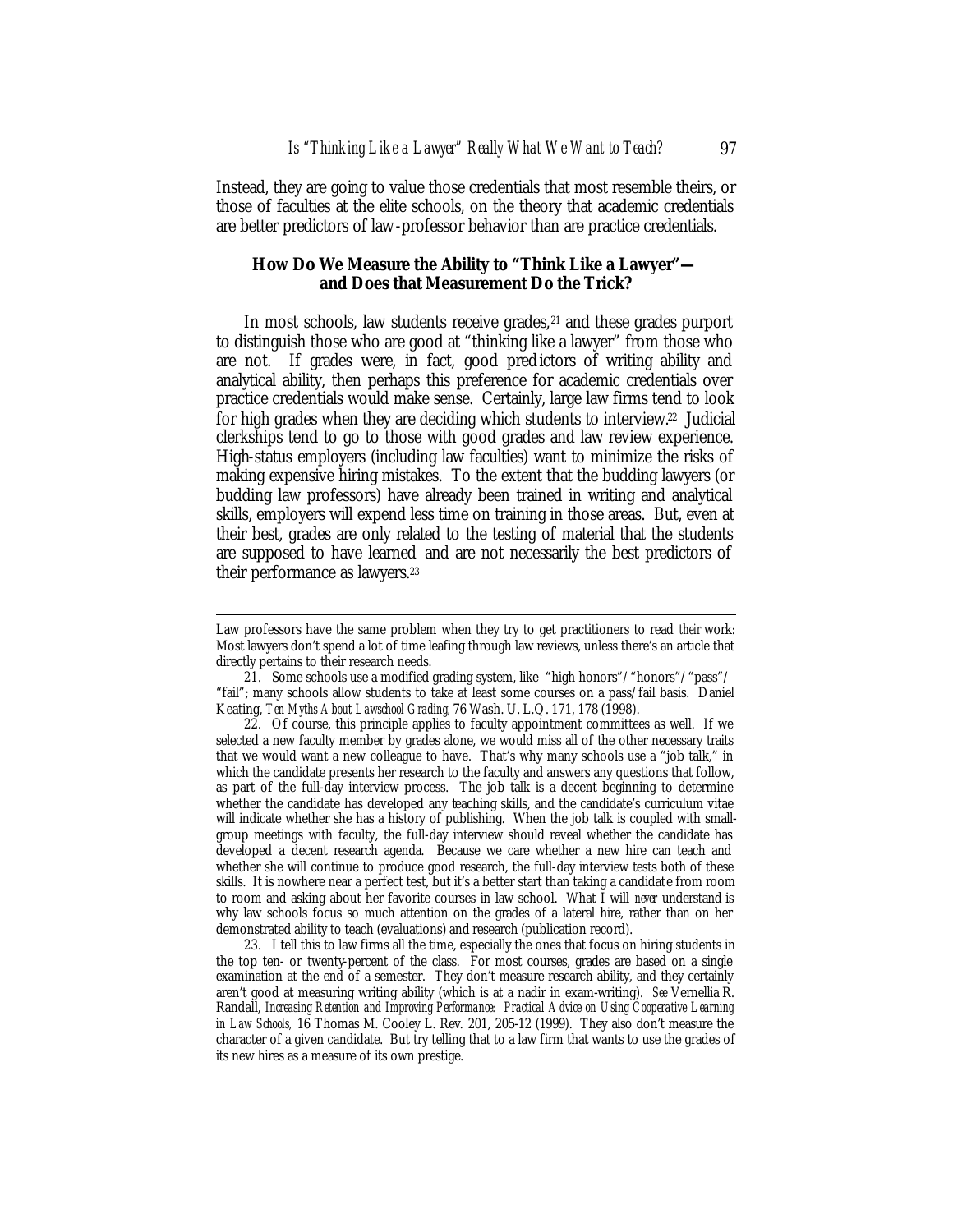The traditional rationales for using grades to select candidates to interview can be classified broadly as "time" and "judgment" justifications. Here is what I've heard, and also what I think, about these rationales.

• *"Law firms have a limited amount of time to select from among too many candidates, and grades are a way of winnowing the field in a way that acknowledges how professors think about their students."*

Some professors may think that the students who get their As are their "best" students; but many of us know that some of our best students—for one reason or another—do not always get the best grades on our exams. I have, in fact, written some recommendations that acknowledge that a particular student's grade wasn't good, but that my conversations with her indicate that she understood the material at a sophisticated level.

• *"Our interview process tells us about the candidate's ability to deal with clients,*  and the candidate's grades tell us if she can focus her attention on a particular *project."*

When law firms interview students, they may be able to screen the obvious jerks from the others, but they aren't going to be able, either in the twenty-minute initial interview or the subsequent full-day interview, to detect the more subtle characteristics of a given candidate. Can the candidate think on his feet about a legal problem? Does the candidate shoot from his hip too much? Does the candidate cooperate with colleagues? Will he treat opposing counsel professionally? Will he tell the truth when he has made a mistake?<sup>24</sup>

• *"Good grades indicate that the candidate can master a large amount of material and obsess about details—in other words, that the candidate can work hard."*

Perhaps, but does the absence of good grades mean that a candidate can't master material, can't obsess, or doesn't work hard? Might the absence of good grades also mean that the candidate couldn't write the type of answer that the professor rewards? We know that different professors reward different skills. Student rumors abound at exam time: Professor A is an issue-spotter; Professor B likes "tricks" and "twists" in answers; Professor C will give you a better grade the more bluebooks that you fill up. At one

<sup>24.</sup> Of course, a law student hired to be a summer clerk will have all summer to demonstrate teamwork, honesty, diligence, and people skills. So, if the law firm guesses right, the summer will be further proof. What about the expense when a law firm guesses wrong?

Judges know that getting a bad clerk is a waste of that clerkship slot. Most judges, therefore, require some demonstration that the candidate can write and research well—a writing sample or an editorship on a law journal. But most of them also rely pretty heavily on grades to do the initial cut. For judicial clerkships, grades *may* be a decent way to winnow out students. But don't judges need to test some of the same skills that law firms should test? Honesty and diligence are just as necessary for judicial clerks as they are for fledgling lawyers.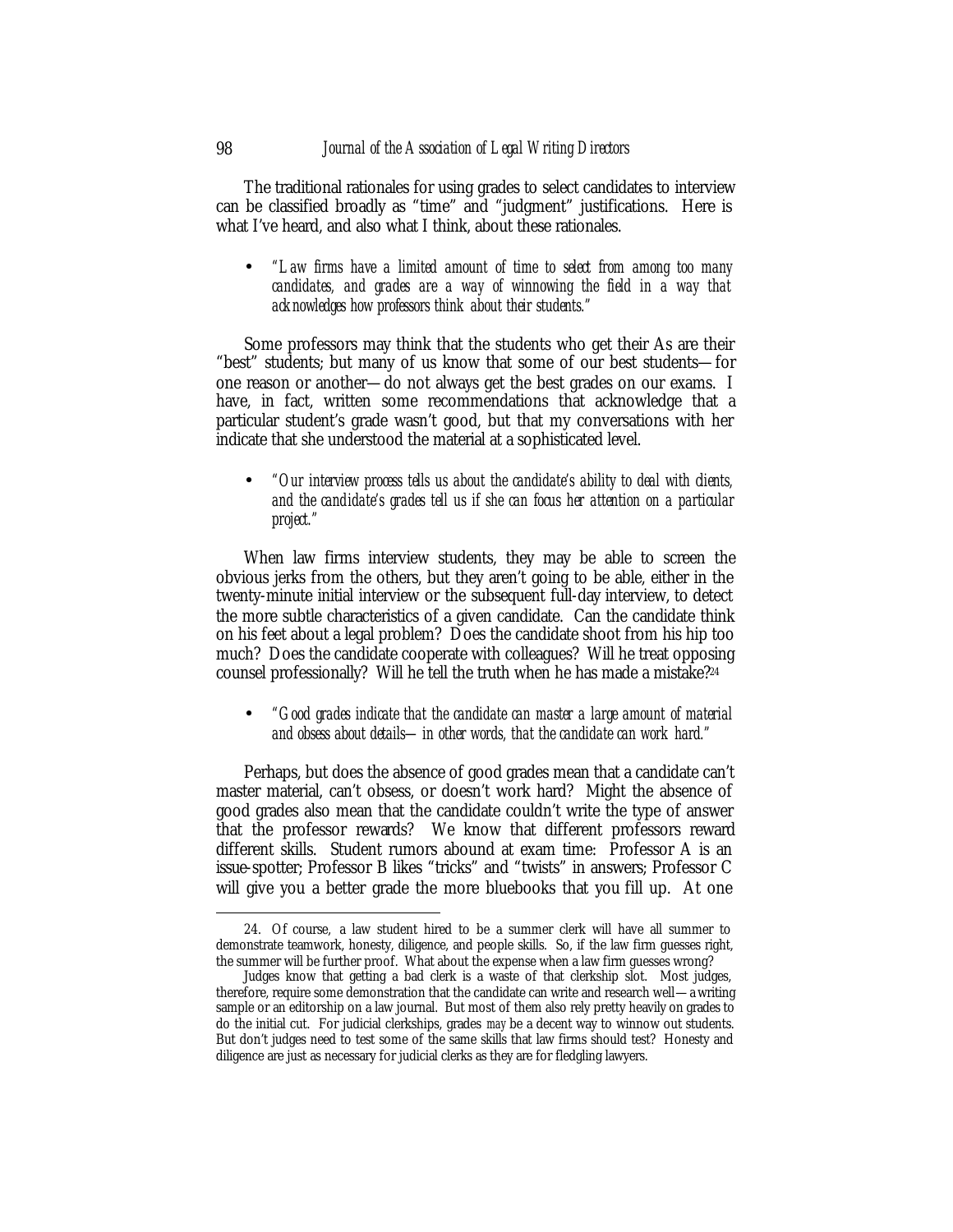extreme—a student has no good grades at all—it is possible to conclude that the student doesn't have the ability to write any sort of good exam answers. Extrapolating from bad grades that the person will make a bad lawyer is too much of a cognitive leap, although the high salaries that law firms pay to novice lawyers may necessitate that they do not take a risk on someone with uniformly bad grades.

Someday, I'd like to do a study to determine exactly what grades *do* measure. The artificiality of the exam-taking conditions and the limited amount of time devoted to answering exam questions make it difficult to measure just what a student has learned in a given course. Moreover, to the extent that law school courses are graded on a curve, they do not measure a student's mastery of the material in an absolute sense; rather, they measure a student's mastery as compared to the mastery of other students simultaneously enrolled in that course.25 I know one thing, though: exams aren't a particularly good way to measure the skills involved in thinking like a lawyer.

There *is* an actual skill measured by grades on law exams: the ability to perform well in answering law exam questions. The best examination answers go beyond IRAC<sup>26</sup> to something on the order of IRAC+: not only an analysis of the particular issue raised by the hypothetical, but also a sense of whether the analysis and conclusion make logical sense or fit into the larger theoretical scheme. Law students think that there's something mystical about writing exam answers, but I don't agree. If we drill law students on how to apply facts to hypothetical situations, $27$  and teach them how to prove their conclusions, step by step,28 they can do reasonably well on exams, even if they don't get all the way to IRAC+.<sup>29</sup>

The unfairness comes when we commingle the issues of whether a student has learned the subject with whether she has learned how to write a good exam answer. The fact is that law professors, untrained in exam-writing

<sup>25.</sup> Randall, *supra* n. 23, at 207 ("Under the dominant teaching methodology, we classify and sort students not on what they learn (criterion-referenced), but on how they compare to other students (norm-referenced)."). *See* Jay Feinman, *Law School Grading*, 65 UMKC L. Rev. 647, 648-50 (1997); John Mixon & Gordon Otto, *Continuous Quality Improvement, Law and Legal Education*, 43 Emory L.J. 393, 457 & n. 222 (1994); David E. Van Zandt, *Book Review*, 64 Tex. L. Rev. 1493, 1493 n. 2 (1986) (reviewing Robert Klitgaard, *Merit at the Right Tail: Education and Elite Law School Admissions Choosing Elites* (N.Y. Basic Books 1985)).

<sup>26.</sup> The well-known acronym for Issue, Rule, Analysis, Conclusion.

<sup>27.</sup> This is one of the areas in which legal research and writing courses can shine. Such courses, when taught correctly, can provide law students with the continuing feedback necessary to understand the link between a rule of law and an analysis of a particular set of facts. This is also an area in which classroom teachers could do a much better job by working some form of "what I want to see on my exams" into their in-class discussions.

<sup>28.</sup> I try to remind students about the process of doing "proofs" of theorems in geometry (or, for those more mathematically inclined, calculus). The necessary skill is the same in both processes. Taking the exam grader step by step through the analysis, instead of making a series of cognitive leaps, makes for a much better (and better rewarded) exam answer.

<sup>29.</sup> *See* Randall, *supra* n. 23, at 220 nn. 59-60 (discussing how certain learning techniques can improve students' use of "higher-level" reasoning skills).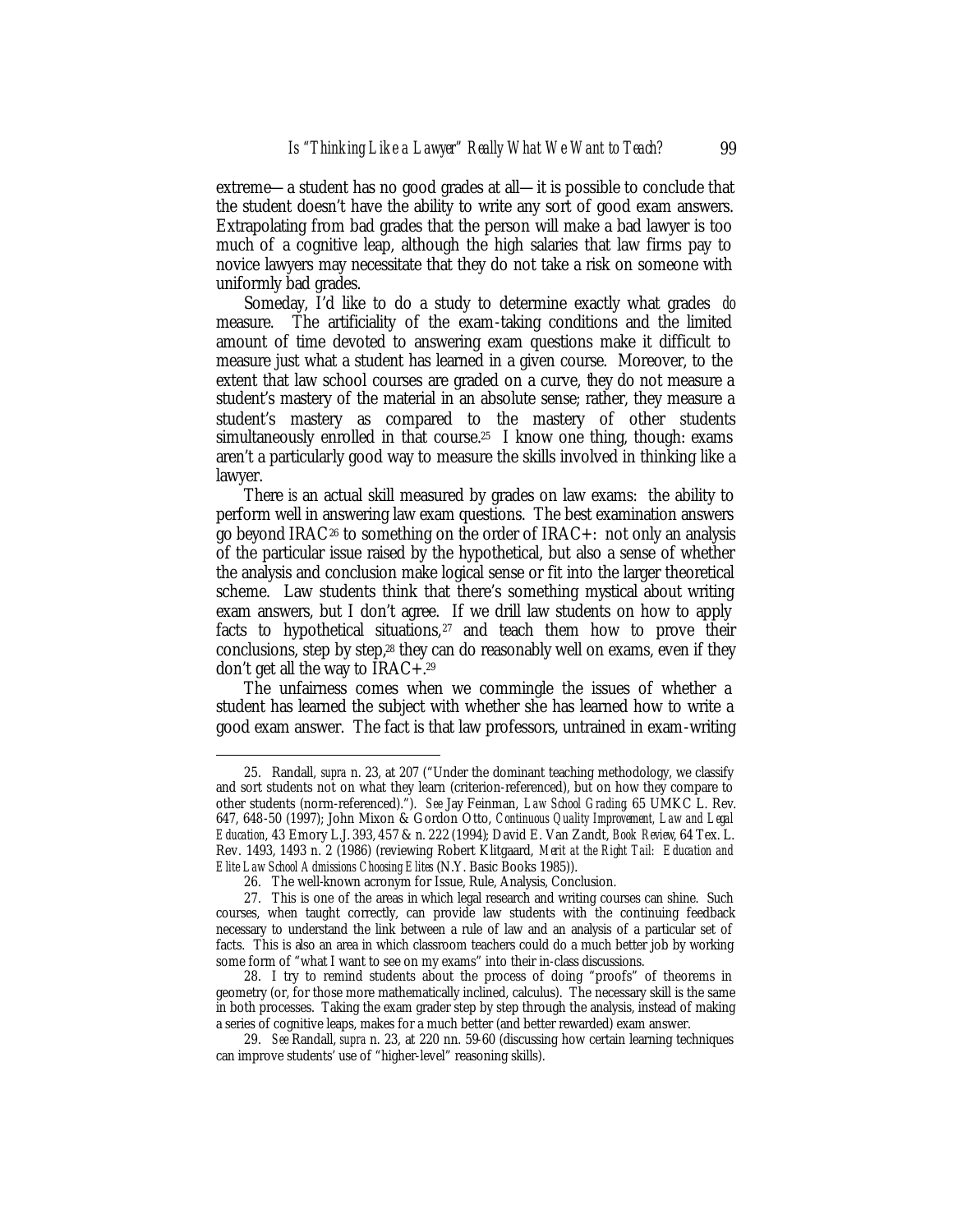technique, are bound to conflate the two issues, and the inability to perform well in exam-writing will distinguish among students who may, in fact, know roughly the same amount of material. Professor Vernellia Randall emphasized this point in an elegant way:

Imagine, please, taking a class in piano playing. Assume the teacher focuses all of her effort on analyzing sheet music of great musicians. At each class, students are called on to dissect, digest, analyze and compare various works. Occasionally, they are asked to play very short snippets, but most of the time they read and discuss. At the end of the course, when the students have learned everything there is to know about the treble and bass clefs, timing, notes, beats and rhythms, the student is asked to take a final exam, which consists of playing a piano piece [she has] never seen before. [She is] given no time to practice the piece. The piano is wheeled in and the students proceed. Assume the professor discloses to the students this testing practice, but adamantly assures the students that if they prepare for class diligently they will be prepared for the exam. Who will do well on the exam? Will it be the person who has never sat down to a piano before this class? Will it be the student who ignores the professor's assurances and takes piano lessons independently? Will it be the person who has taken piano as a child or during college? What obligation does the professor have for teaching the student who has never sat down to a piano before?<sup>30</sup>

When it comes to writing law exam answers, some folks "get" it.<sup>31</sup> Some don't. Some can be taught how to take exams. Some can't. And after the first round of grades, it is hard for those who don't "get" exam-writing to catch up in GPA to the level of their peers who do get it. What we are measuring isn't "thinking like a lawyer," it's "writing like a law professor."<sup>32</sup>

Nor is it true that most of the rest of what goes on in the "doctrinal" or "substantive" side of legal education helps law students to think like lawyers. Examinations, as I have said, do not reflect the ability to think like a lawyer. The other method of grading "substantive" courses—writing a paper—does not do the job, either. From the seminar papers that I've seen over the years,

<sup>30.</sup> Randall, *supra* n. 23, at 202 (footnote omitted). Although law professors may use their class discussions as training for how to write a good essay question, it is rare to see a professor explicitly link the two skills in class, and rarer yet for the professor to drill the skill of exam-taking in a substantive law class.

<sup>31.</sup> Even for those students who do "get" law school exam-writing, the main types of examinations—issue-spotters, short answers, or multiple-choice—barely allow for the display of any analytical ability. The top grades go to students who write cleverly, putting in a twist that the professor may not have thought about, or taking a train of thought to an illogical conclusion so that they may demonstrate how silly a particular legal rule is.

<sup>32.</sup> Or, as Professor Randall points out, "We primarily teach one set of skills (oral analytical skills); we test another (written analytical skills)." Randall, *supra* n. 23, at 202-03 (footnote omitted).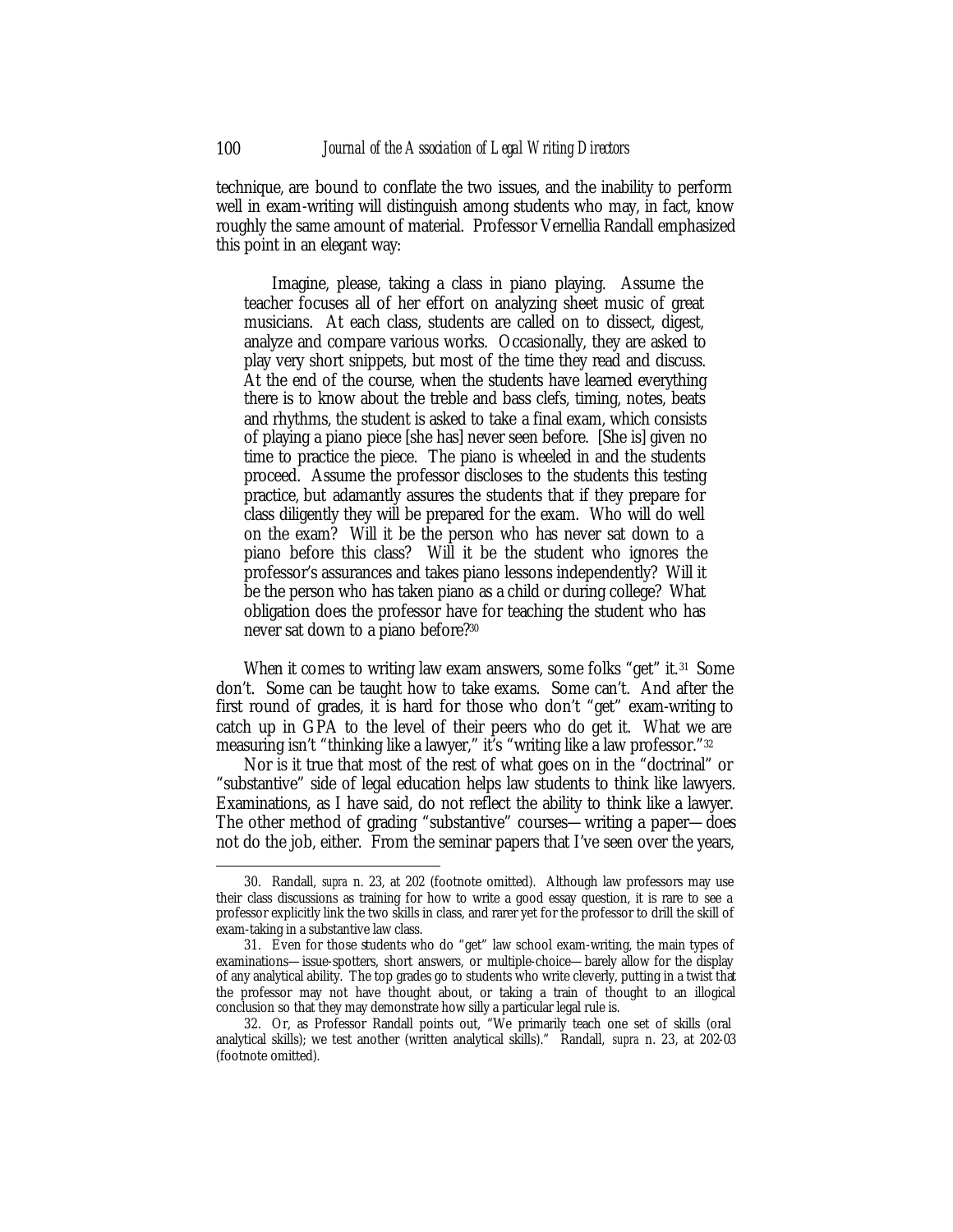seminar papers in law school are not that much different from undergraduate seminar papers. The process of "thesis, explication, conclusion" is a valuable skill, but it is not distinctly a *lawyerly* one. The other extensive writing experience, after the first-year legal writing program that most law schools have,<sup>33</sup> comes from law review work, and the skills involved in cite-checking and editing law review notes and articles are much like being an apprentice law professor.<sup>34</sup>

On the other hand, the writing of a law review *note* comes the closest to what I think we mean when we say that we want students to think like lawyers. In writing a note, a student finds a problem or conflict in the law, critiques how others have dealt with the problem, and proposes a solution. Of course, we don't grade law review notes. If we did, I'd feel more comfortable saying that we were measuring the skill of thinking like a lawyer.

Why is it that we are grading things that don't relate to thinking like a lawyer, and not grading things that do relate?<sup>35</sup> In retrospect, it's not that surprising. Law professors are not trained in law-teaching or exam-writing techniques. They are just thrown into law teaching and told to learn to swim on their own.<sup>36</sup>

The model of law teaching that bases a course's grade on a single law exam is one of the single worst pedagogical mistakes that legal education has made. Name one other field in which students are given little to no feedback

<sup>33.</sup> One of the most important contributions that legal research and writing programs (or lawyering process programs that involve legal research and writing) is that they teach some of the skills that are crucial to practicing lawyers: finding the law, interpreting the law, and communicating the law in such a way that it fits the needs of a particular client (albeit usually a hypothetical one). Each law student is involved actively in the process. It is "hands-on" in the extreme. And, because legal research and writing courses involve learning by doing, the learning is more likely to stick with the students. (The hands-on learning is why I also love clinical programs and practica.)

<sup>34.</sup> Not that there's anything wrong with that. But because law professors have a different function from lawyers, "thinking like a law professor" does not necessarily teach a law student how to "think like a lawyer."

<sup>35.</sup> In fact, how *could* we test whether the students are learning how to think like lawyers? Do we, as law professors, agree on what thinking like a lawyer means?

<sup>36. &</sup>quot;What qualifies a person, therefore, to teach law is not experience in the work of a lawyer's office, not experience in dealing with men, not experience in the trial or argument of cases, not experience, in short, in using law, but experience in learning law." Joel Seligman, *The High Citadel: The Influence of Harvard Law School* 37 (Houghton Mifflin Co. 1978); *see also* Randall, *supra* n. 23, at 209 ("Faculty may conform to the Langdellian method because we don't want to appear stupid [or] unfit, and because we are afraid to challenge the collective judgment about how best to teach. Thus, we carry the current paradigm of law school teaching on through sheer momentum . . . ."). At least in other graduate disciplines, there is a period of apprenticeship in research and teaching skills. Ph.D. candidates act as research assistants and as teaching assistants. They present papers at conferences. They do the type of research that their advisors have done. And that intense type of training is in fields where the main point of graduate work is to turn out new faculty members. In law, the main point of law school is to turn out lawyers. Relatively speaking, very few law students become law professors. Yet that's what we tend to train them to be. John D. Ayers, *So Near to Cleveland, So Far from God: An Essay on the Ethnography of Bankruptcy*, 61 U. Cin. L. Rev. 407, 408-09 (1992).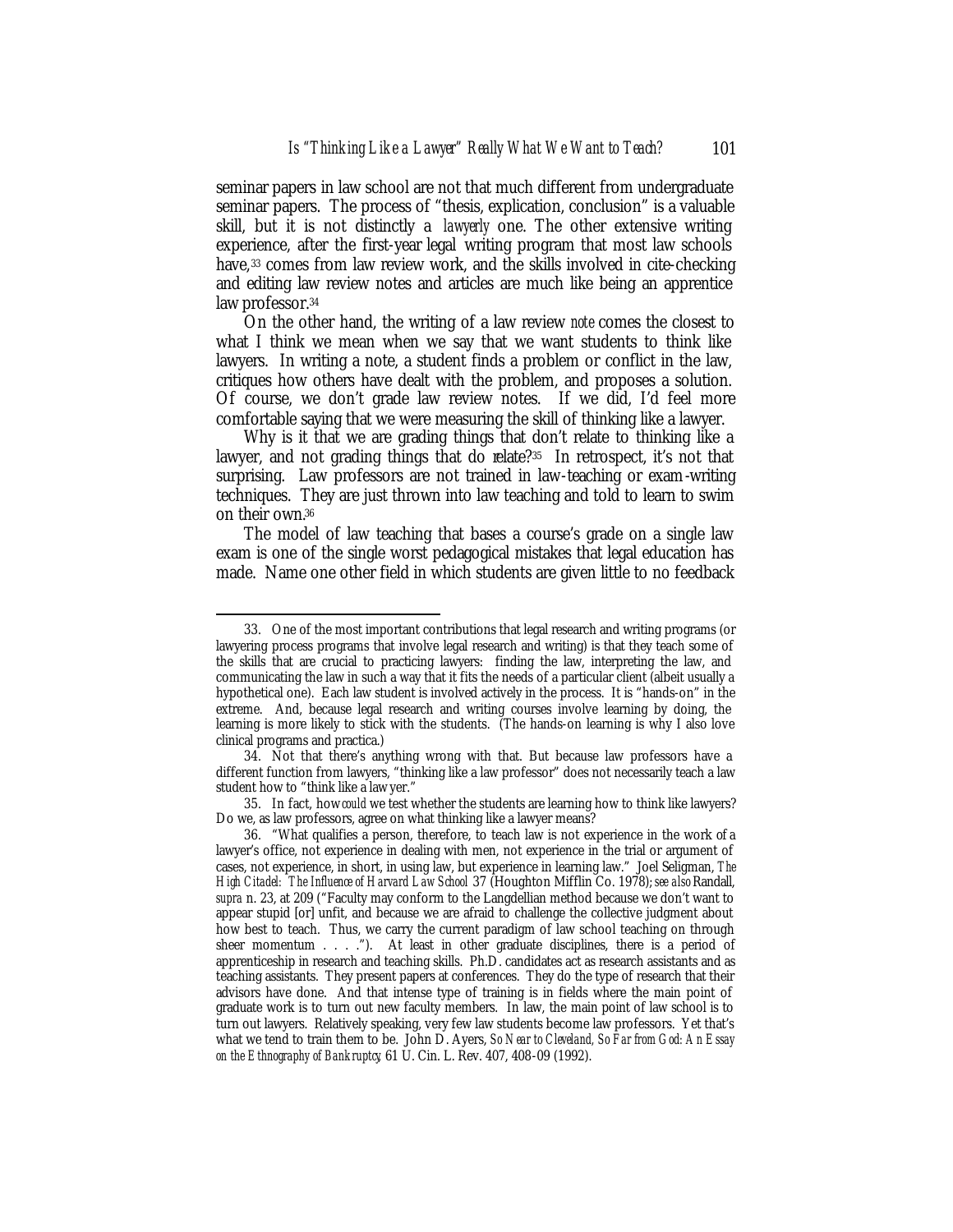during the course, are given little to no opportunity to try out the theories that they are learning, and are told that—after the lack of feedback and the lack of repetitive practice—100 percent of their grade depends on what questions a professor asks on the final exam?37 My guess is that the reason we focus little time on giving examinations and other feedback during a course is that law professors are usually rewarded more for their writing and individual prestige than they are for how well they teach.<sup>38</sup>

## *Even If We Teach Students How To Think Like Lawyers, Will That Make Them Good Lawyers?*

No practicing lawyer would consider the skill of thinking like a lawyer enough. Assuming that we mean the ability to analyze critically and to convey that analysis cogently, those skills are necessary, but they are far from sufficient when it comes to educating good lawyers. There is a whole panoply of other skills that we need to teach. Even if we assume that what we require in most law school curricula is what we should be teaching, it is no secret that most law students need help in writing.39 They also need help in understanding how other fields relate to law and to the solving of complex problems, in understanding the non-legal reasons why people choose to take certain actions or behave in certain ways, and in understanding what the lawyer's role should be in solving problems. They need some grounding in economics, statistics, accounting, psychology, sociology, and history, among other things. What they need is the classic liberal education that represented Nineteenth Century high-quality education. If they don't get that education as undergraduates—and there's no reason to assume that they do<sup>40</sup>—then they need it before they receive their law degrees and go out into the world to practice law. The honest answer is that thinking like a lawyer only gets our students so far. If they can't write, if they can't speak well, if they can't think strategically, if they can't work in teams, and if they can't relate to other

<sup>37.</sup> *Cf.* Randall, *supra* n. 23, at 202. There is research about exam-writing, but I have never been a member of a law faculty that has discussed exam-writing techniques *in even one meeting*. The trend toward multiple-choice examinations creates an even greater need for understanding how to write (and grade) useful questions. Multiple-choice examinations are great for increasing course coverage (and for freeing up time that would otherwise be devoted to grading essay answers), but they only work if the questions are valid.

<sup>38.</sup> Although "professor of the year" awards and letters of commendation sent to deans are nice recognitions of good teaching, it is difficult, from my perspective, to say that such awards and letters necessarily reflect good teaching. I hope that they do, but they could also reflect *popular* teaching, which is a different matter entirely.

<sup>39.</sup> And not just help in learning how to write like a lawyer—help in learning how to write, *period*. I'm appalled by the basic errors that I've seen in grammar, syntax, and spelling.

<sup>40.</sup> Law schools, after all, neither require applicants to have received degrees in specific subjects nor to have taken certain specified courses. Medical schools spell out the fundamentals that medical students need before they can be admitted to medical school. Business schools spell out the fundamentals needed for business school. Why don't law schools do the same thing?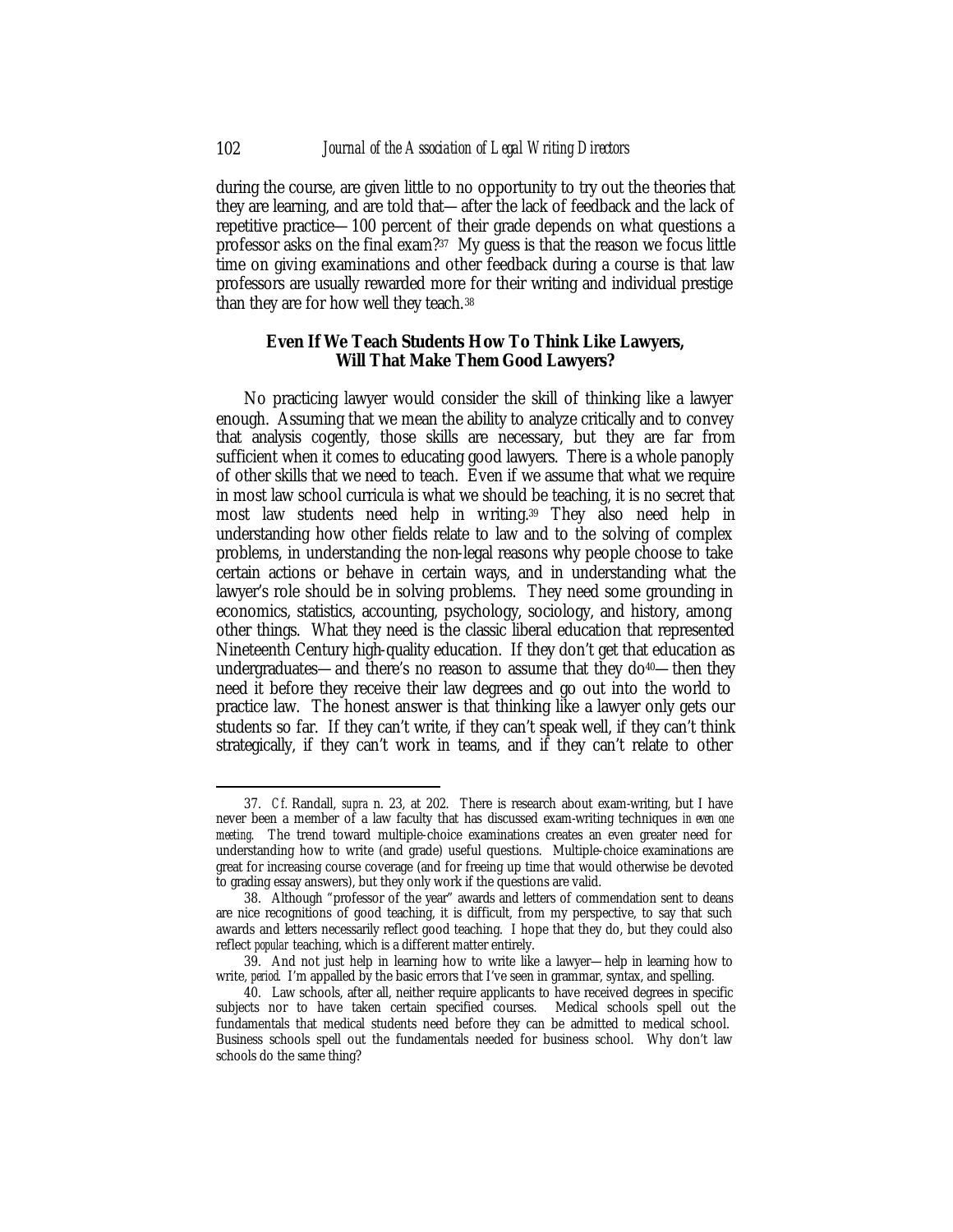people, all the thinking like a lawyer in the world will not help them become good lawyers.<sup>41</sup>

The problem starts in the typical first-year curriculum, which is heavy on case analysis but light on the other skills that law students need, such as statutory analysis and an understanding of transactional work. How many courses does a law student need in order to master case analysis? One? Two? Surely, no law student needs nine or ten courses to master this skill. By emphasizing one skill to the exclusion of others, we are keeping the students from taking full advantage of their upper-level courses. If we wait until the second year to teach statutory analysis, that means that the student will have fewer opportunities to take statutory courses in the second and third years. If we teach primarily litigation-based skills, what do we do with those students (and I would guess that they comprise a significant portion of the whole) $42$ who never want to litigate and want to do deals instead? Most law school curricula give students no guidance on the breadth of knowledge that they'll need to "hit the ground jogging."<sup>43</sup>

Even if we taught all of the social science and business-related subjects necessary to make our law students into good lawyers, we would still face another significant problem. Except for clinical and other hands-on experiences, we don't teach law students how interrelated the various substantive (and practical) areas are—instead, we convey the false impression that every substantive area is a silo, distinct unto itself. We teach the basic contracts course without simultaneously putting contracts (or torts) into a civil procedure context. We teach bankruptcy law without discussing how secured transactions become significant in a bankruptcy case. We teach business associations without showing how tax and other financial considerations drive the choice of organization. We teach evidence without linking it to a substantive area (for example, criminal law) that would give students a specific understanding of how they would prove each element of a crime. Once students become graduates, and once graduates pass the bar exam, they no longer have the luxury of assuming that their clients will come to them with a contracts problem, or a custody problem, or any other sort of single substantive law problem. Clients come to lawyers with problems, period, and those problems cross all sorts of substantive law borders.44 Most academics accept this principle—hence, the intermittent use of interdisciplinary courses

<sup>41.</sup> *See* Nancy B. Rapoport, *Error as an Example: Grades Lost in Trees*, Hous. Chron. 4H (Feb. 24, 2002).

<sup>42.</sup> *See* Kevin Douglas & Gordon Rose, *More Than "Learning to Think Like a Lawyer": The Empirical Research on Legal Education*, 34 Creighton L. Rev. 73, 108-9 (2000) (discussing law students' career aspirations).

<sup>43.</sup> Dean Joseph Harbaugh gave me this phrase when he and I were talking about how new ways of teaching might not be able to turn graduates immediately into good lawyers who "hit the ground running," but at least some new ways of teaching enable graduates to "hit the ground jogging." Conversation with Joseph Harbaugh, Dean & Prof., Nova S.E. U. (May 31, 2001). I'm afraid that most curricula only enable law students to hit the ground strolling—or, worse yet, just standing.

<sup>44.</sup> Not to mention the fact that the problems involve non-legal considerations.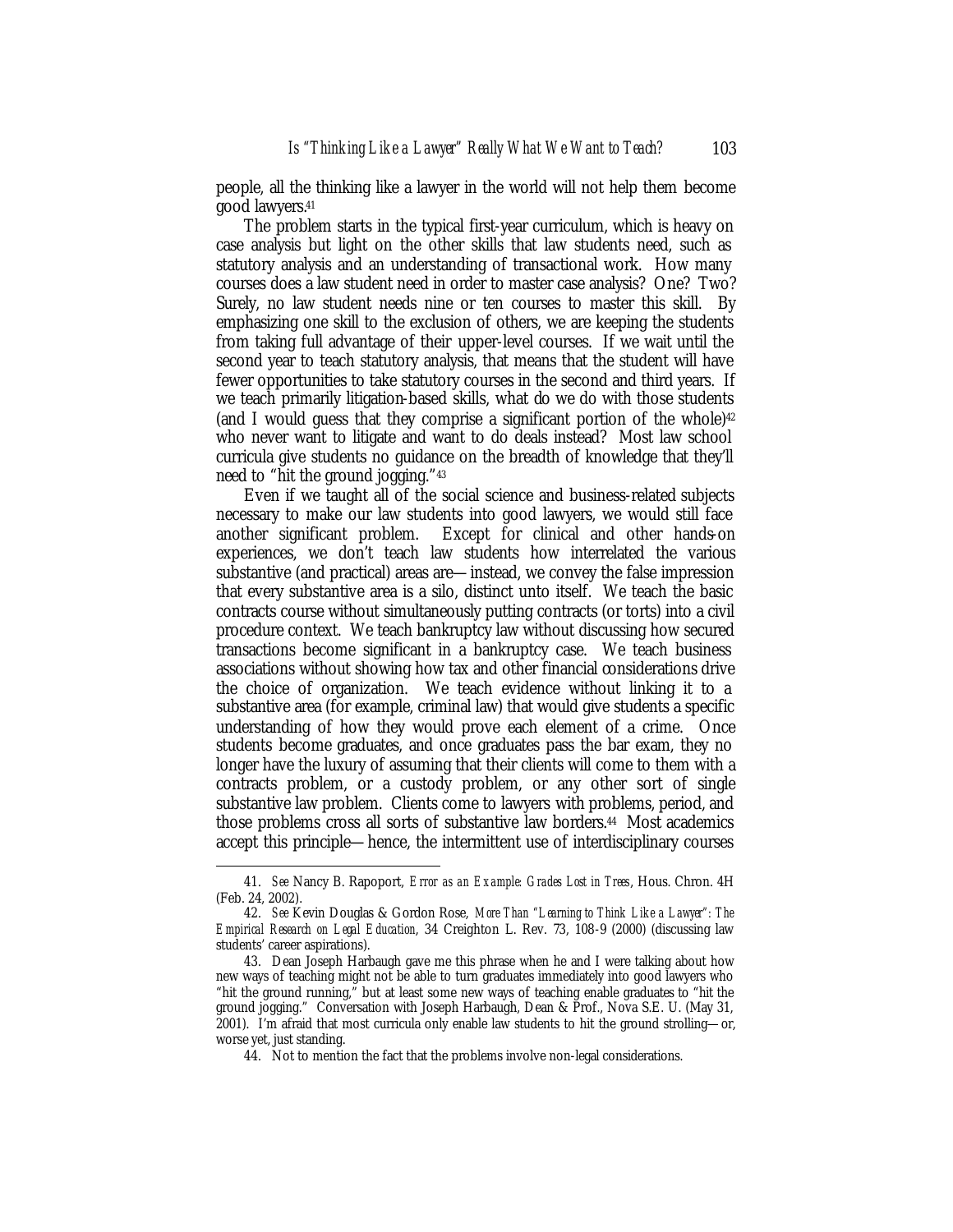(the "law and" courses) and the ever-more-popular scholarship that draws on non-legal disciplines for analyzing legal issues.<sup>45</sup>

#### *Why Should the Structure and Content of the Curriculum Matter?*

When you combine the hoary old saw of "thinking like a lawyer" with the no-longer-true assumptions that (1) law firms will train graduates on how to be lawyers and (2) most law graduates practice in groups that provide such training, you get a crisis that threatens the legitimacy of legal education.46 We are sending out into the world people who may be making six-figure salaries but who can't draft a client letter, a simple contract, or a complaint. Who pays for this lack of a thorough education? The lawyers for whom the graduates work (in the extra expense of basic training, post-graduation) and the clients of those graduates (who may not be able to tell an experienced lawyer from a novice, and who deserve better).

In addition, take the crushing debt load that the average law graduate carries.<sup>47</sup> How long will it be before those graduates rebel at paying so much money for a degree that bears so little resemblance to what they will do in practice? These are people who need high-paying jobs simply to pay back their loans—let alone pay rent—and who are under increasing pressure from their employers to do more, do it better, and do it faster so that the employer can raise the funds that pay for those large salaries.<sup>48</sup>

Take it a step further. Law firms are already threatened by multidisciplinary practice and the unauthorized practice of law.49 Clients are already insisting on the efficient practice of law, and they are looking for onestop shopping. If they can't get high-quality legal services from lawyers, they will lobby to get the same type of advice from other professionals, even if they have to call that advice something besides "legal advice."<sup>50</sup>

<sup>45.</sup> John D. Ayer, *Aliens Are Coming! Drain the Pool*, 88 Mich. L. Rev. 1584 (1990); Charles W. Collier, *The Use and Abuse of Humanistic Theory in Law: Reexamining the Assumptions of Interdisciplinary Legal Scholarship*, 41 Duke L.J. 191 (1991).

<sup>46.</sup> I refuse to believe the excuse that, because some law graduates do not practice law, law schools do not have to teach law students how to be lawyers. Most of our students do practice law, at least for a while, after they graduate.

<sup>47.</sup> *See generally* Michael A. Olivas, *Paying for a Law Degree: Trends in Student Borrowing and the Ability to Repay Debt*, 49 J. Leg. Educ. 333 (1999).

<sup>48.</sup> *See generally* National Association for Law Placement, *2000 Associate Salary Survey National Summary Chart* <http://www.nalp.org/nalpresearch/sumch00.htm> (accessed Feb. 26, 2002 ) (listing median base salaries that are organized by associate year and firm size).

<sup>49.</sup> *See* John S. Dzienkowski & Robert Peroni, *Multidisciplinary Practice and the American Legal Profession: A Market Approach to Regulating the Delivery of Legal Services in the Twenty-First Century*, 69 Fordham L. Rev. 83, 85 (2000); Charles Wood, *Call it "One-Stop Shopping": Should Lawyers Go Into Business With Non-Lawyers?*, 25 Mont. Law. 5, 6-7 (Nov. 1999).

<sup>50.</sup> *See* ABA Commission on Multidisciplinary Practice, *Background Paper on Multidisciplinary Practice: Issues and Developments* <http://www.abanet.org/cpr/multicomreport019 9.html> (Jan. 1999).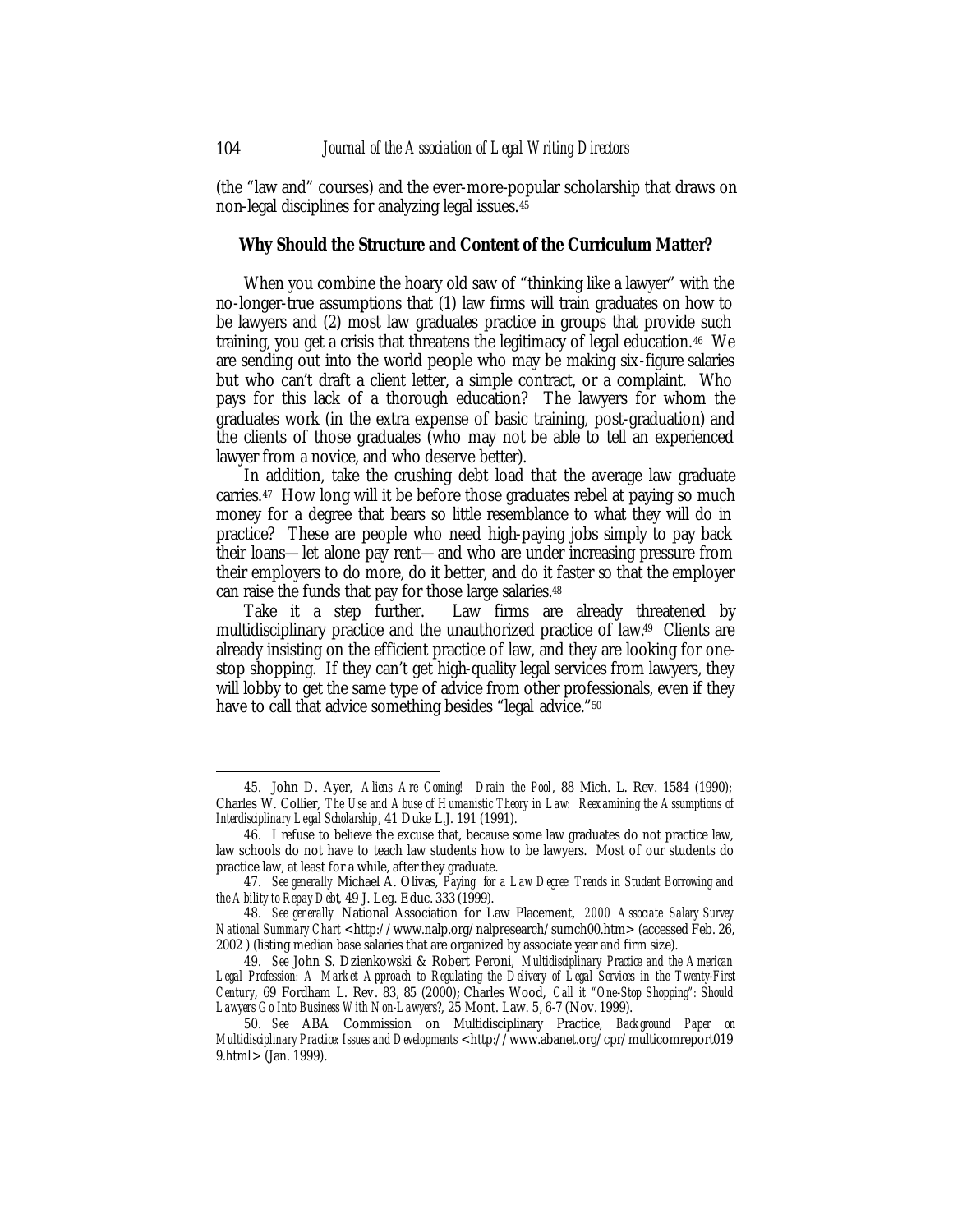Traditional legal education runs the risk of becoming irrelevant to the practice of law.51 Business schools (and even schools of social science) could teach much of what we teach, and business school gives students more chances for teamwork and a better understanding of how businesses (read: clients) work. If law schools lose their monopoly on legal education, what, then, will become of traditional law schools? We have to change what we are doing, and soon.

#### *What's Keeping Us From Teaching the Full Panoply of Necessary Skills?*

**Fear of becoming a trade school and losing our hard-won place in academia.** My theory about why law professors are so nervous about being thought of as trade school teachers is that, secretly, we fear being called out as frauds by the rest of academia. After all, most other academics earned their Ph.D. gowns by writing and defending dissertations after several years of research. Our regalia<sup>52</sup> mimics the traditional Ph.D. gowns, but all we did to earn them was to obtain the entry-level J.D. degree. If we are just teaching "skills," the theory would go, then we do not really belong in a university setting.

This argument ignores the use of theory in the skills-related courses. For example, it is impossible to craft a complaint without understanding what the plaintiff will need to prove. It is similarly impossible to draft a contract without understanding the theory of contract formation, which underlies any effort to get a court to enforce a contract. New types of law emerge all the time. Think about such fields as cyberlaw, which simply did not exist twenty

<sup>51.</sup> At this year's ABA Conference on Development (formally *2001: A Development Odyssey, A Conference on Law School Development for Deans and Administrators*), Dean John Sexton of New York University School of Law (and soon-to-be President of NYU starting May 2002) pointed out that undergraduate institutions are getting into the field of legal research, and he cited Princeton's new Program in Law and Public Affairs. John Sexton, Presentation, *Development Future Think* (ABA's 2001 Conf. for Deans & Adminstr., Jackson Hole, Wyo., May 30, 2001). Information on this program can be found at  $\langle \text{http://www.princeton.edu/~lapa/})$ >. The web site makes this interesting observation: "*Although Princeton has no law school,* it is home to a distinguished tradition of scholarly research and teaching about law-related subjects." *Id*. (emphasis added).

If United States undergraduate institutions eventually give bachelors' degrees in law, then what stops those graduates with a B.A. from going straight into an L.L.M. program, skipping the J.D. stage entirely? (I know, I know—most state bars require a J.D. for those who want to practice in a given state; but apparently New York State will let those who graduate with a foreign LL.M. degree sit for the bar. It is possible that other states will follow suit.) *See* New York State Board of Law Examiners, *Foreign Legal Education* <http://www.nybarexam.org/ foreign.htm> (last updated Jan. 17, 2002). That's Dean Sexton's point.

<sup>52.</sup> Except, I think, for the Stanford J.D. gowns, which look nothing like the usual Ph.D. regalia. Even the Stanford Ph.D. gowns don't look like the usual Ph.D. regalia. Instead of bell sleeves, Stanford has open sleeves. Moreover, Stanford eschews the traditional stripes on the sleeves. The gown itself is open, except for a catch at the neck to keep the whole thing from falling off. I have no idea why the Stanford regalia is different, but it is.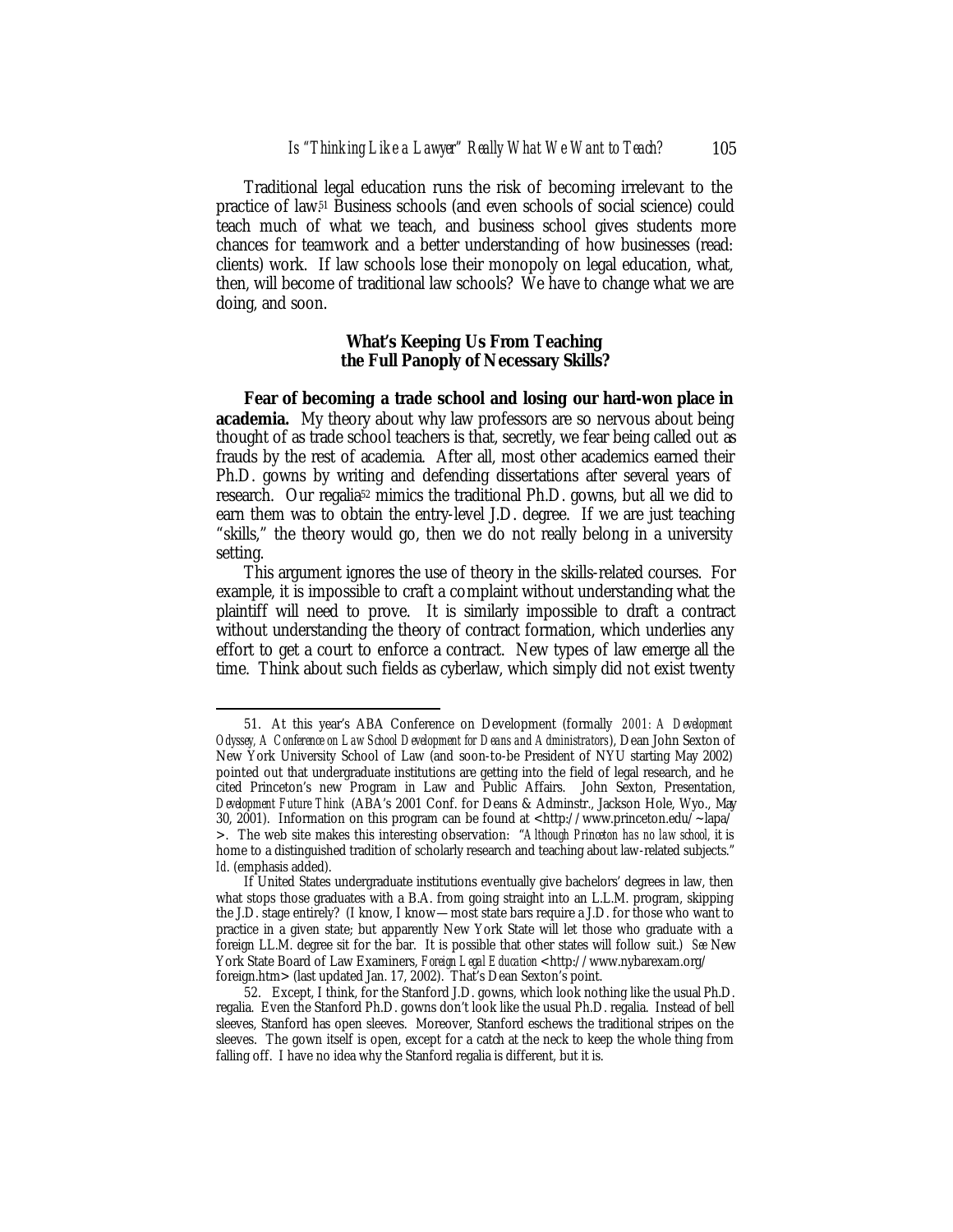years ago. The theory drives—in fact, must drive—the practice and the skills training. Skills can't be taught well if they're taught in a vacuum, divorced from theory. We will still need theorists, and their research will still be a valuable contribution to the rest of academia.

**Fear of moving away from how the elite schools teach law.** There is a real sense in some schools that all elite schools share the same curriculum, and moving away from a tried-and-true curriculum that worked for Harvard over the years would be a move leading to lower rankings.53 But the initial assumption about curricular similarity simply is not true. The top law schools are all experimenting with new pedagogical ideas, and my guess is that they always have experimented with pedagogy.54 Harvard's traditional curriculum was itself an experiment to see if some way of learning law other than copying treatises would work.55 The elite schools know that change is constant, even for them.

And another thing: different schools have different needs and different advantages. Houston is located in the medical and energy center of the world, and the University of Houston Law Center (UHLC) has taken advantage of these opportunities to create an LL.M. in energy and environmental law and an outstanding Health Law & Policy program. UHLC also took advantage of the fact that it had three top-notch intellectual property and information law scholars and combined their expertise in the Intellectual Property and Information Law program, which has also received high acclaim. Those schools that ignore their particular strengths and their setting (urban/rural; public/private; large/small; etc.) are missing the boat.

**Fear of having to revise well-thought-out courses to add new components (and the fear of not being rewarded for reworking those courses).** We all put in long hours to develop our classes and, after we've taught a particular class for a while, we have a strong sense of what belongs where. There is usually very little room for additional material, unless we're willing to give up something else that is important. Moreover, if the dean rewards publishing significantly more than she rewards teaching, there is no financial incentive to rework our courses. Why spend time on something that is already working well when we can spend time writing something new that brings us more recognition?

The obvious response to this is that deans need to have some sort of incentive system in place that encourages reworking (and occasionally scrapping) courses in order to improve the curriculum. If it isn't important enough for the dean to throw money at it, it will not happen.

<sup>53.</sup> For my views on the *U.S. News & World Report* law school rankings, see Nancy B. Rapoport, *Ratings, Not Rankings: Why* U.S. News & World Report *Shouldn't Want To Be Compared To* Time *and* Newsweek—*or* The New Yorker, 60 Ohio St. L.J. 1097 (1999).

<sup>54.</sup> *See* Steven Sheppard, *Casebooks, Commentaries, and Curmudgeons: An Introductory History of Law in the Lecture Hall*, 82 Iowa L. Rev. 547, 629-34 (1997).

<sup>55.</sup> *Id*. at 553.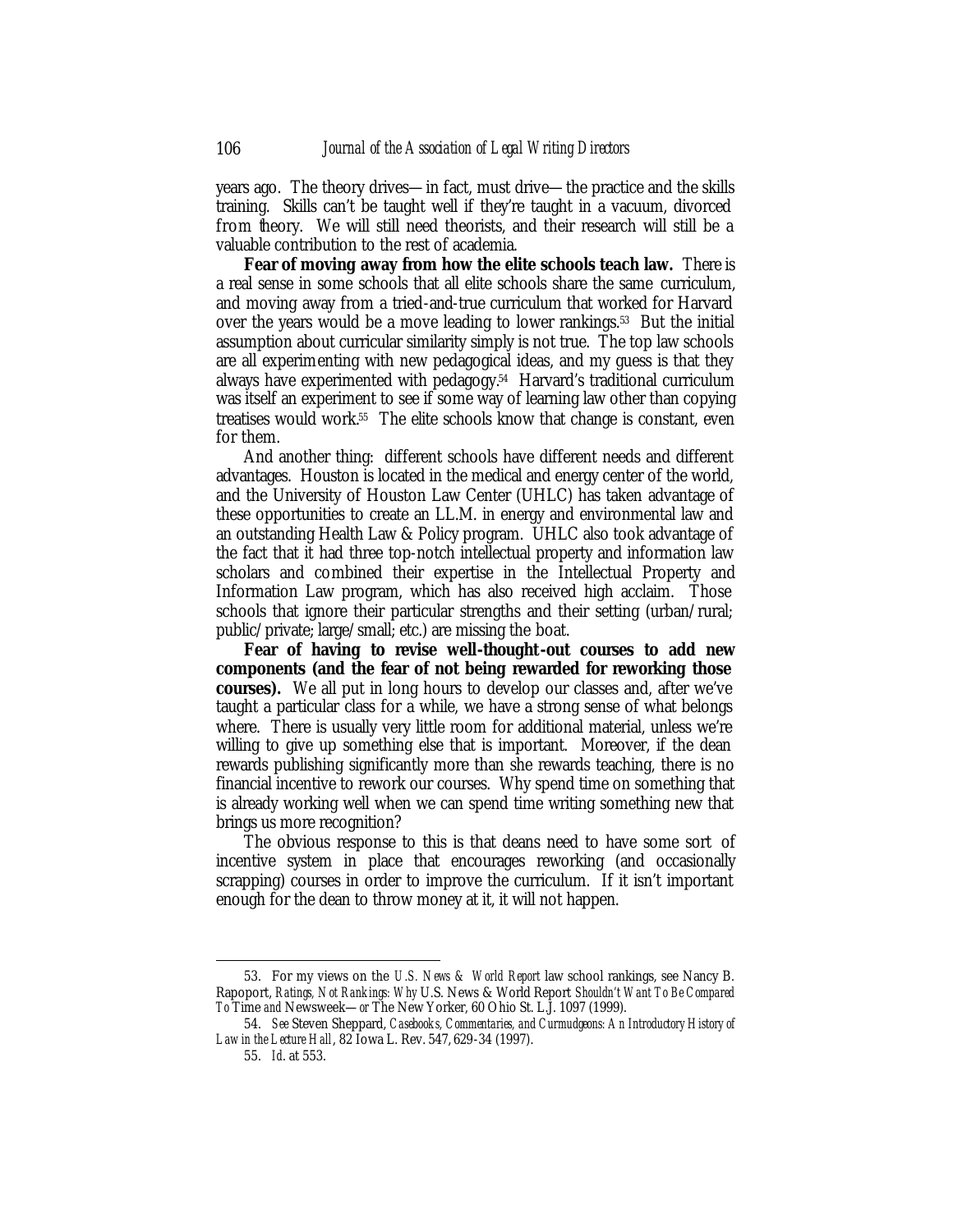**Fear of making a mistake in legal pedagogy.** To the extent that we *do* care about legal pedagogy (and are not just giving it lip service), then any radical change in our curriculum must necessarily give us pause. The basic curriculum has worked decently for more than one hundred years; what if we guess wrong about revising the curriculum? Won't we ruin one or two entire generations of lawyers who will not have the doctrinal basis to extend the law to as-yet-unknown fields?

That is a real risk, of course, but we are also taking a risk by not thinking through appropriate changes in the curriculum. Law isn't static, so why should we assume that any law curriculum should be?

**Fear of not knowing what it is that lawyers do and being exposed as frauds.** This fear is related to the fact that most law faculties at most elite law schools spent little time in actual practice before entering academia. Those faculty members who had some exposure to the practice of law—as associates, say, at law firms—have a sense of what the practice of law is like, but few of them have as much exposure as do those lawyers who stayed in practice. And very few current faculty members have an active practice.<sup>56</sup> The practice of law changes all the time. How do we expect legal academics to keep up with what lawyers are doing? There is, of course, the odd CLE or consultant work, and that keeps us in contact with lawyers. But I know that I wouldn't want to go out there today and work on a large Chapter 11 bankruptcy case. I've been out of touch with the day-to-day issues for too long.57 Even though I believe in what I write, and I believe in the value of my research, I still worry that I may be missing more relevant problems that lawyers are facing.

The fear of being "found out" as an ivory-tower academic with no understanding of the "real" world<sup>58</sup> is legitimate. Failing to revise a curriculum because of that fear is not. There are lawyers who would be happy to lend their advice to law faculties about what they would like us to consider when we revise our curricula. Those have nevers won't usurp the role of the faculty to determine the curriculum. No one (not even a law dean) can usurp that role. Think of input from lawyers like any other collection of data. That input is valuable, but it's what we do with it that counts.

#### *The Ultimate Question:*

<sup>56.</sup> In fact, in order to count a faculty member as full-time, a law school doesn't *want* to have that faculty member have an active law practice. *See* ABA, *Standards for Approval of Law Schools and Interpretations* <http://www.abanet.org/legaled/standards/chapter4. html> (accessed Feb. 26, 2002). Interpretation 402-4 states:

Regularly engaging in law practice, having an ongoing relationship with a law firm or a business, being named on a law firm letterhead, or having a professional telephone listing is prima facie evidence that an individual has "outside office or business activities" and is not a full-time faculty member under this Standard.

<sup>57.</sup> Since mid-1991, in fact.

<sup>58.</sup> *See* Jon Newberry, *Nobody's Perfeck*, 82 ABA J. 70 (March 1996).